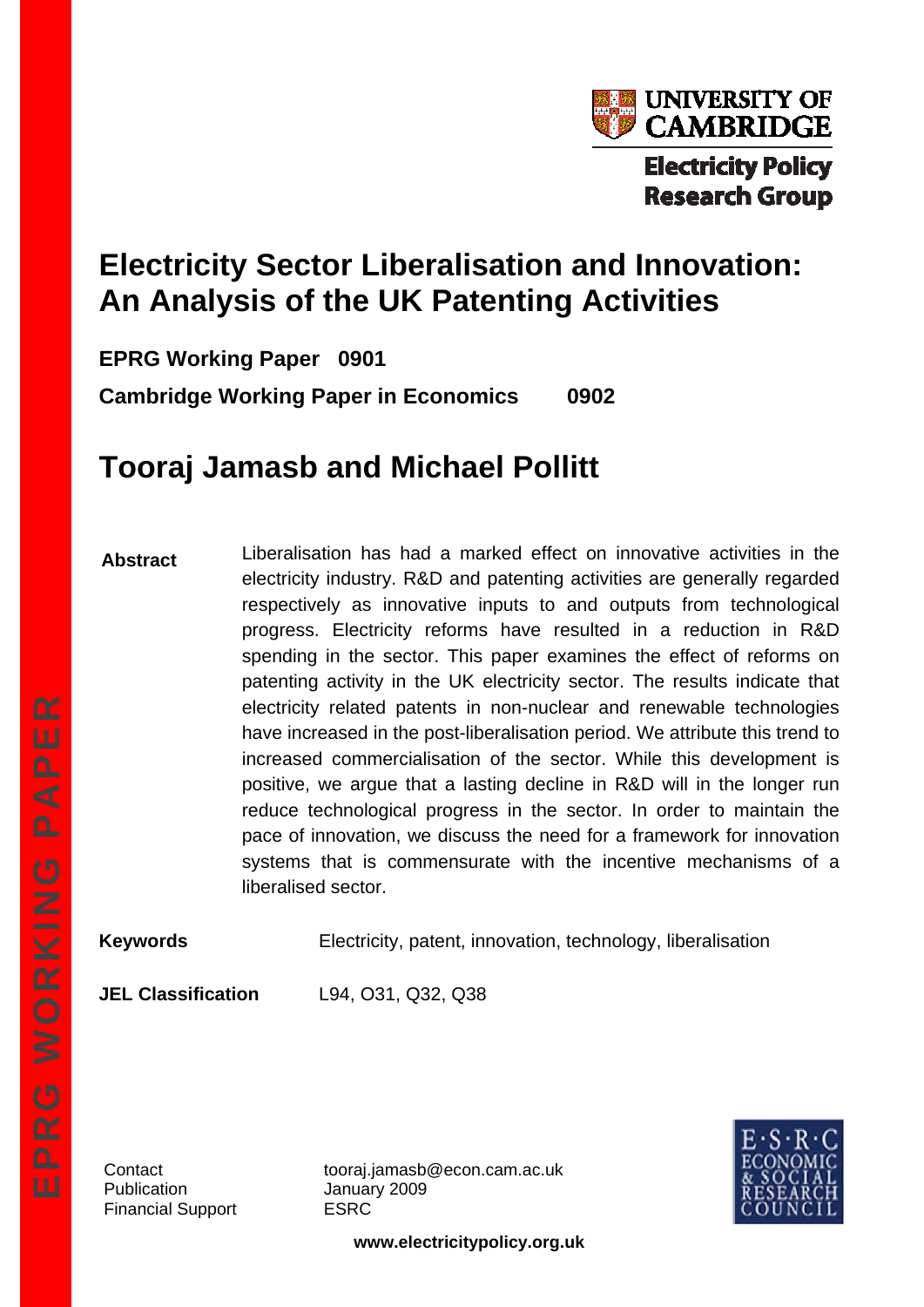## **Electricity Sector Liberalisation and Innovation: An Analysis of the UK Patenting Activities**

*Tooraj Jamasb* 

ESRC Electricity Policy Research Group and Faculty of Economics, University of Cambridge

*Michael Pollitt*  ESRC Electricity Policy Research Group and Judge Business School, University of Cambridge

**12 January 2009**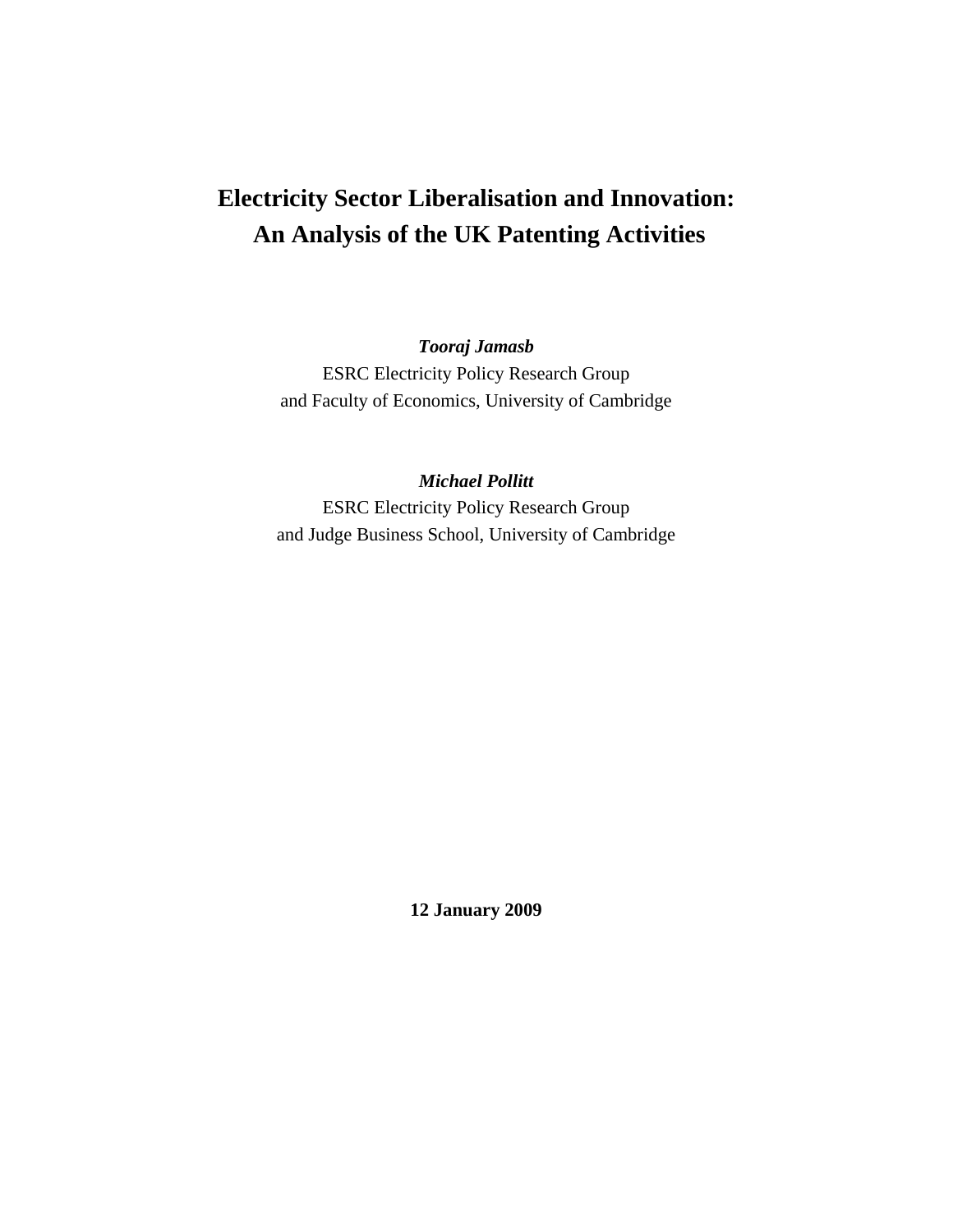## **Electricity Sector Liberalisation and Innovation: An Analysis of the UK Patenting Activities**

*Tooraj Jamasb \**

*Michael Pollitt* 

#### **Abstract**

Liberalisation has had a marked effect on innovative activities in the electricity industry. R&D and patenting activities are generally regarded respectively as innovative inputs to and outputs from technological progress. Electricity reforms have resulted in a reduction in R&D spending in the sector. This paper examines the effect of the reforms on patenting activity in the UK electricity sector. The results indicate that electricity related patents in non-nuclear and renewable technologies have increased in the postliberalisation period. We attribute this trend to increased commercialisation of the sector. While this development is positive, we argue that a lasting decline in R&D will in the longer run reduce technological progress in the sector. In order to maintain the pace of innovation, we discuss the need for a framework for innovation systems that is commensurate with the incentive mechanisms of a liberalised sector.

Key words: Electricity, patent, innovation, technology, liberalisation JEL classification: L94, O31, Q32, Q38

<sup>\*</sup> Corresponding author. Faculty of Economics, University of Cambridge, Sidgwick Avenue, Cambridge CB3 9DE, United Kingdom, Telephone: +44-(0)1223-335271, Fax: +44-1223-335299, Email: [tooraj.jamasb@econ.cam.ac.uk.](mailto:tooraj.jamasb@econ.cam.ac.uk) The authors acknowledge the financial support of the ESRC Electricity Policy Research Group and the excellent research assistance of Alexandra Maratou. All remaining errors remain the responsibility of the authors.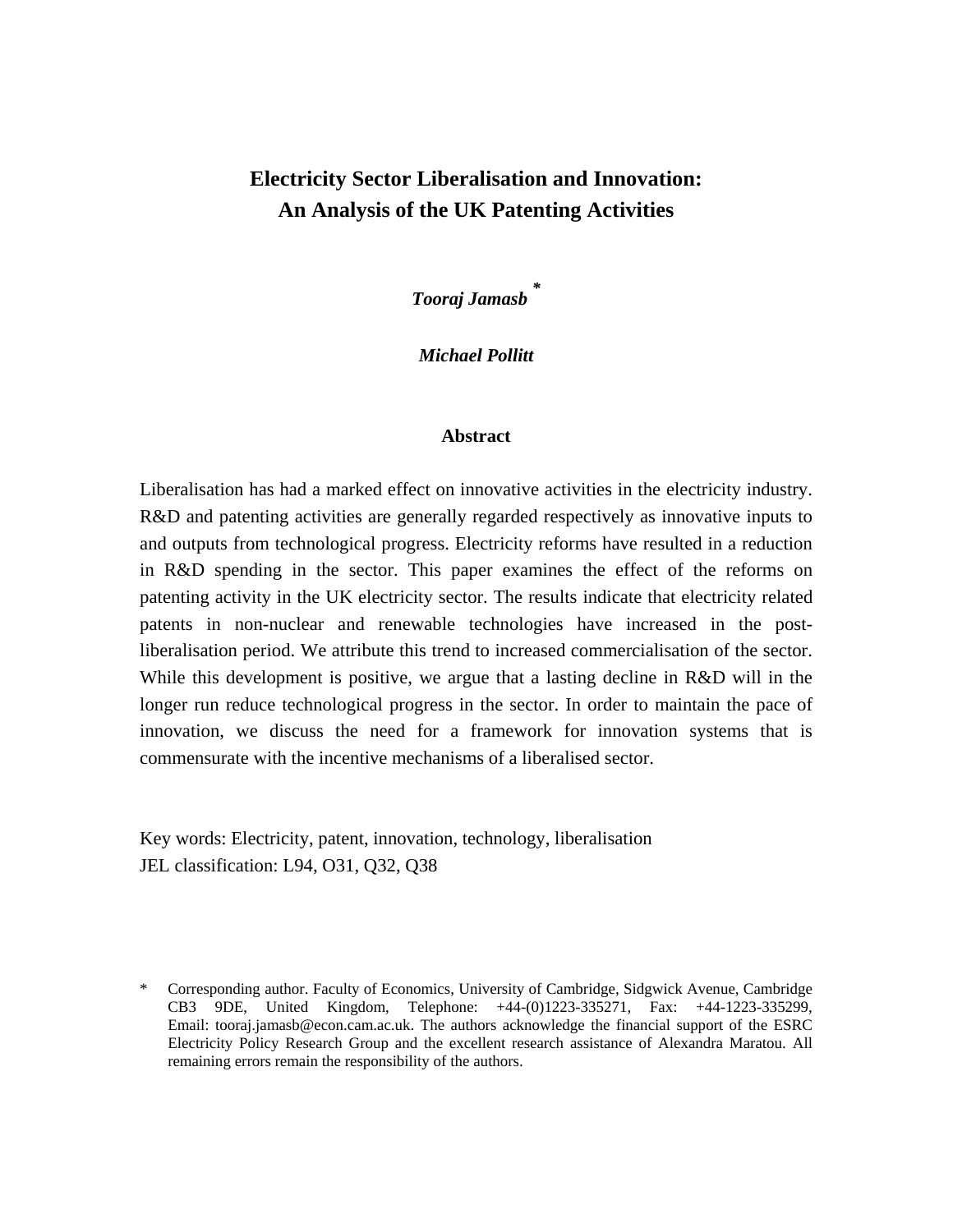## **1. Introduction**

The liberalization trend of electricity sectors around the world which began in the early 1990s has transformed the organization and operating environment of the electricity supply industry. In general, liberalization has achieved some improvement in the technical efficiency of the industry. However, in the long run, the main source of continued efficiency improvement of the sector is through technical change and innovation.

At the same time, evidence suggests that liberalization has, at least, partially contributed to a decline in research and development (R&D) as the main input in innovative activities. A survey of the industrial literature in Jamasb and Pollitt (2008) suggests that most aspects of electricity reform theoretically and empirically have had a negative effect on R&D in the sector. The ESI has a rather low R&D intensity relative to most other industries. Hence a lasting decline in innovative activities of the sector is a cause for concern. However, the effect of liberalization on the output of innovative activities such as R&D and patenting is significantly less well understood.

Basberg (1987) reviews the literature on patents and technical change. The paper classifies the literature on patents into three categories – i.e. those concerning the legislation and functioning of the patent system, those studying the rationale of the system, and those using patents as technical information. The latter category is in turn divided into three types: (i) the studies of patents and technological changes measured by patents and economic development, (ii) those addressing diffusion of technology across countries, and (iii) those analyzing the process of innovation and the relationship between R&D, patents, and productivity. The emergence of liberalization and privatization of a range of infrastructure and network industries around the world since the early 1990s has given rise to the need for new types of studies such as Hattori (2007), and Johnstone et al. (2008), and Jamasb and Pollitt (2008) that examine the effect of reforms and policies on R&D, patents, and innovation in these sectors.

This study focuses on the case of the electricity sector in the UK employing an output perspective of measuring innovative activity - i.e. by examining the patenting activity of the sector. The UK was a pioneering country in implementing an extensive electricity sector liberalization program making it a suitable case for a detailed study of patenting activities. Studying the patenting activity related to the sector can shed some light on the changes in innovative activities in the sector following its liberalization.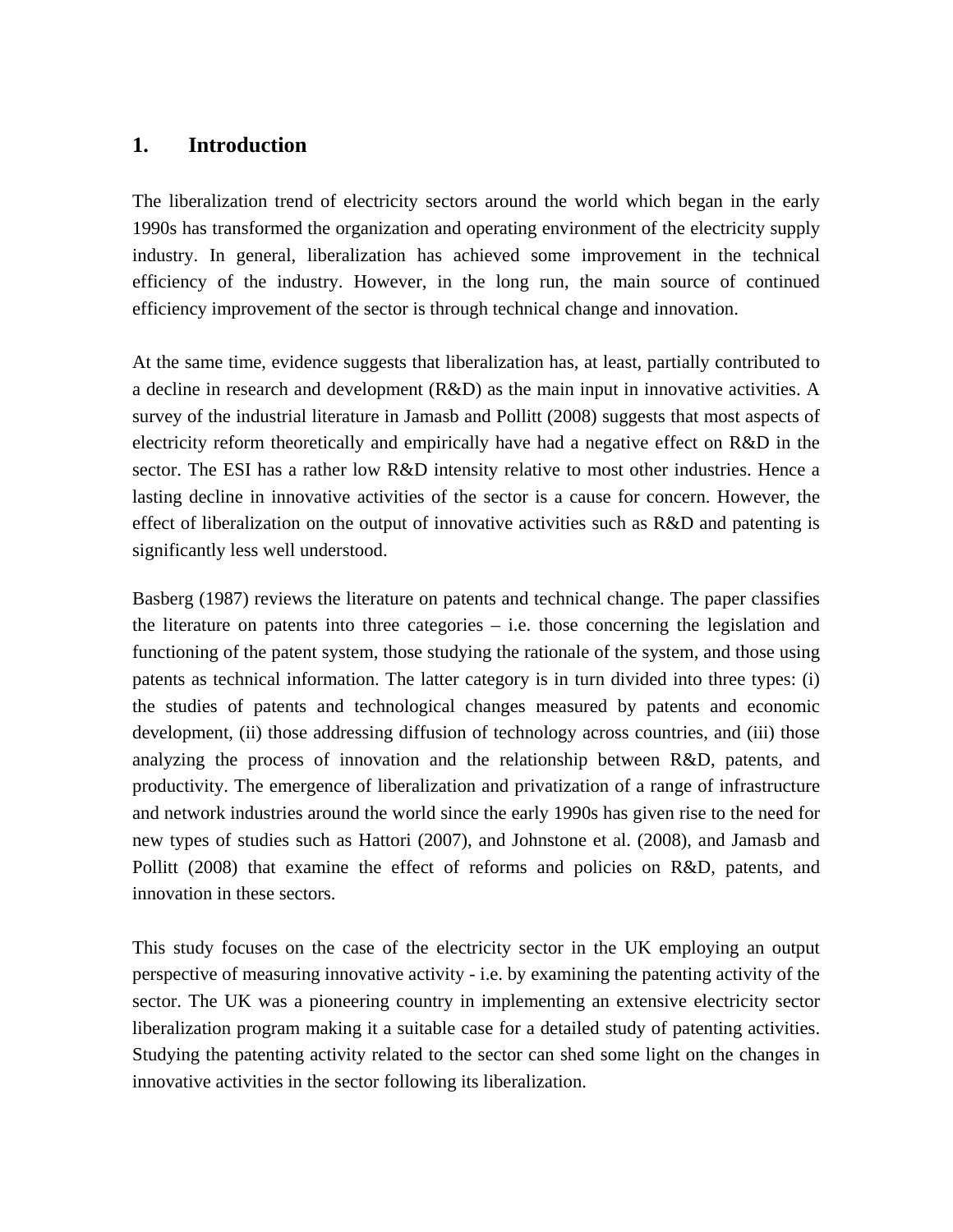Section 2 presents a review of the relevant studies on the relationship between liberalisation, innovation, and patenting in the electricity sector. Section 3 describes our methodology of studying the patents to study innovation in the sector. Section 4 presents the results of patent counts of the major actors in the UK electricity sector before and after liberalisation. Section 5 presents the results of patenting activities at the sector level and for two specific renewable technologies. Section 6 discusses some aspects of developing a suitable framework for energy technologies innovation system in the post-liberalisation electricity sector and Section 7 concludes.

## **2. Electricity Sector Liberalisation, Innovation, and Patents**

#### **2.1 Liberalisation and innovation**

The rate of return on research and development (R&D) investments as the main driver of patents has been found to be persistently high, with estimates of the social rate of return around 50% and the private return around 20-30% (Margolis and Kammen, 1999). However, in many cases the risks involved and lack of appropriation can result in market failure and underinvestment in private R&D that would have high social return. R&D investments are inherently risky endeavors and firms expect high returns from them. Also, uncertainty in appropriating the full benefits of R&D implies that the private sector is likely to underinvest in R&D. Market failure in the provision of R&D as a public good is the main rationale for the government to play a role in its promotion. This role can be, for example, in the form of government support for R&D activities, or through policies aimed at creating incentives for the private sector to invest. (Margolis and Kammen, 1999).

The literature is generally positive about the effects of liberalisation on the technical and commercial performance of the sector. Nonetheless, some studies have raised concerns regarding the long-term effects of liberalization on energy R&D (see GAO, 1996; Dooley, 1997; Bell and Seden, 1998; Bell and Schneider, 1999). Jamasb and Pollitt (2008) survey the industrial organization literature on innovation and conclude that many aspects of electricity sector liberalisation have a negative effect on energy R&D investments and innovation in the sector. Our earlier paper discusses how liberalisation has led to a decline in R&D expenditures of electric utilities and to a shift towards short-term customeroriented R&D projects at the expense of long-term R&D projects that entail public benefits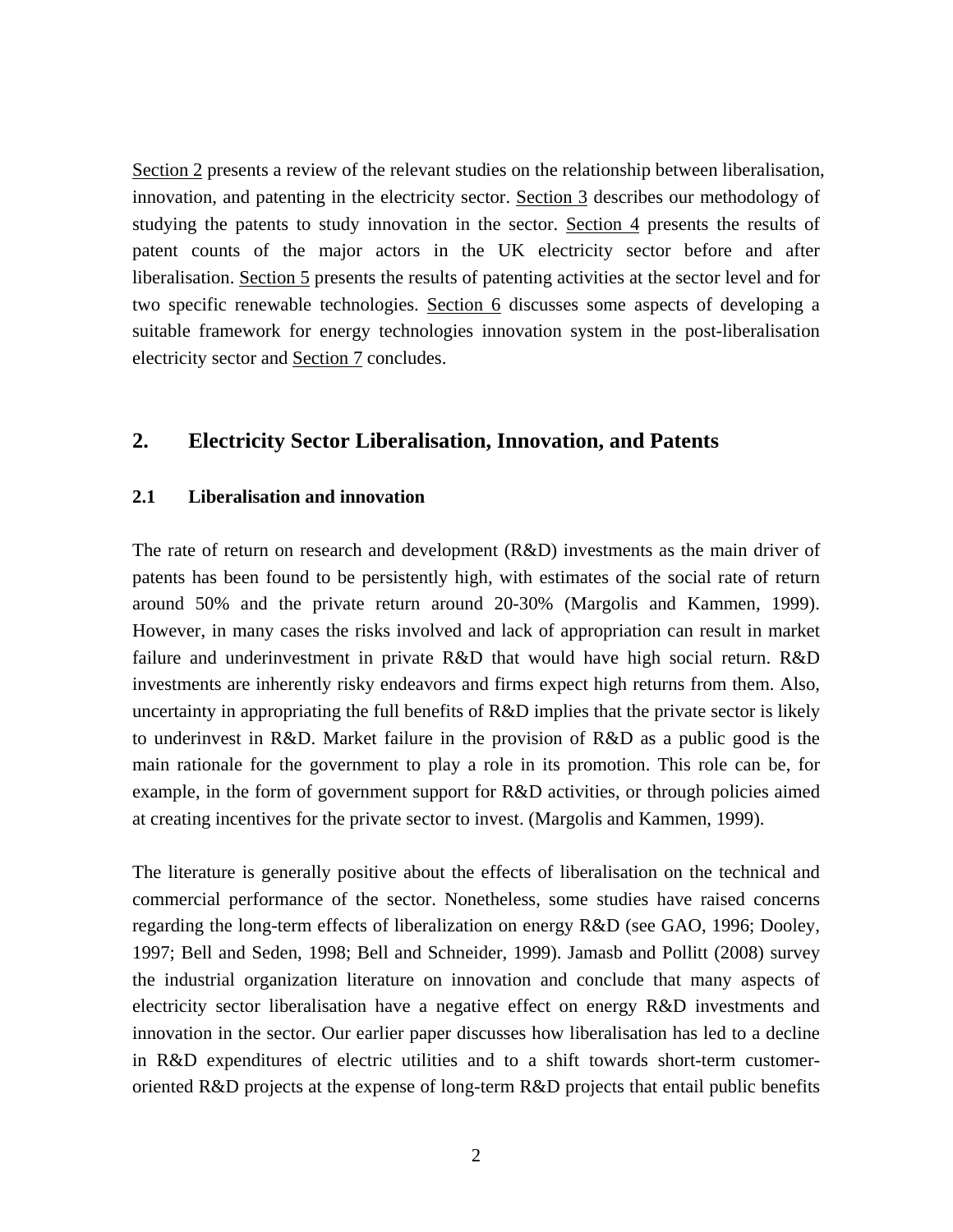but cannot be appropriated by the utilities. We also stress the role of government support to bridge the gap of insufficient private R&D expenditures.

Hattori (2007) examines the effect of electricity sector liberalization on energy technology patents in Japan. The study finds that since the mid-1990s there has been a decline in the number of patents. At the same time, the number of claims for patents as well as claims per patent has increased indicating a stronger tendency towards commercialization and securing the rights to new ideas. Calderini and Garrone (2003) find a somewhat similar indication of the effect of liberalisation on innovation in the telecommunications industry. They econometrically examined innovation for 17 former European monopolists using patents as a proxy for applied research output and scientific publications as a proxy for basic research output. The results suggest "institutional discontinuity" which is biased towards shorttermisim in that the incumbents increased their patenting activity while they reduced their publication activity following liberalisation. The findings indicate that competitive pressure can lead to 'short-termism' which comes at the expense of the long-term benefits of basic research.

Johnstone et al. (2008) examine patent applications in a number of renewable energy technologies in OECD countries. The analysis shows that renewable policies can have a significant effect on the number of patent applications for some types of technologies. Some policy instruments such as taxes, tradable certificates, and obligations appear to be more effective than others.

Jacquier-Roux and Bourgeois (2002) postulate an increasing role for the upstream heavy electrical equipment industry relative to the electricity supply industry in terms of patents**.** They examine the number of patents granted to fifteen world groups engaged in electricity production and heavy electrical equipment industry over the period 1985-1998. The findings indicate that: (i) the dynamics of the networks of technological creation are characterised by a movement upstream of the network from asset operators (generating and grid companies) towards technology suppliers, and (ii) that networks of competitive advantages and bargaining power creation continue to be based on the asset operators and their strategies. The results underpin the importance of including upstream sectors in the analysis of the sector.

Using patents as a metric for innovation, Sanyal and Ghosh (2008) find that for both the equipment manufacturers and the particular electric equipment patent classes, the amount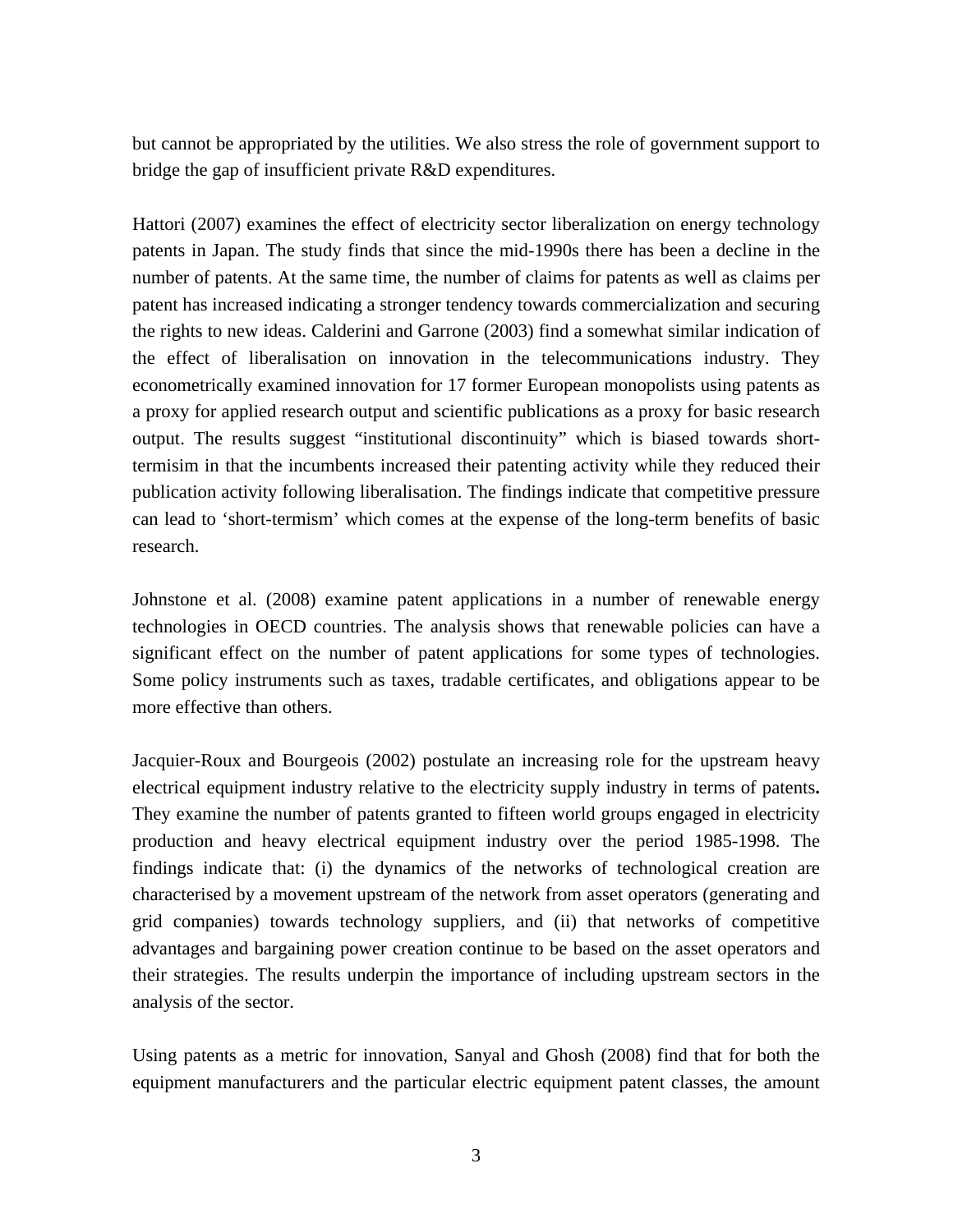of innovation declined after the 1992 Energy Policy Act, which started the deregulation process in the US power industry. Thus, competition in the downstream generation sector adversely affected the innovation behavior of electric equipment manufacturers. They identify two channels through which the effects on innovation are transmitted: the appropriation effect which decreases innovation after deregulation, and the competition effect, that increases innovation when entry restrictions are removed. They find that the appropriation effect dominates the competition effect, reducing the overall quantity of innovation. In addition, "quality," as it is measured by citations, has been adversely affected, and innovation has also become more "specific" since restructuring (Sanyal and Ghosh, 2008, pp.6).

Markard and Truffer (2006) analyze how liberalisation has altered the innovation processes in the electricity sector focusing on radical innovation in four generation technologies nuclear power, combined cycle gas turbines, wind power, and fuel cells. They observe that, traditionally, the development of the sector has been strongly path-dependent and, as a result, innovation has been more of an incremental rather than of a radical nature. Existing technological regimes tend to be predominant, and well-established firms oppose radical innovations as these might endanger their market position and imperil their long-term investments. However, liberalisation alters the structure and operating environment of the sector (e.g. Joskow, 1998; Sioshansi, 2001) and the new market conditions are likely to change the forms of resistance towards radical innovations. Markard and Truffer (2006) find that at the firm level, liberalisation induces a shift from incremental, technologyoriented innovation to more radical, customer-oriented product and organisational innovations.

At the sector level, liberalisation can be a driver for the overall level of innovation activity as competition represents a significant challenge for incumbent utilities and potential entrants. This is in line with the predominance of 'Darwinian effects' over 'Schumpeterian effects' resulting in a positive relationship between competition and R&D (see Calderini and Garrone, 2003). The Markand and Truffer study postulates that the "widespread and coordinated resistance of established utility companies against radical innovations, which was characteristic under monopoly conditions, gives way to more diversified strategic responses" (p. 623).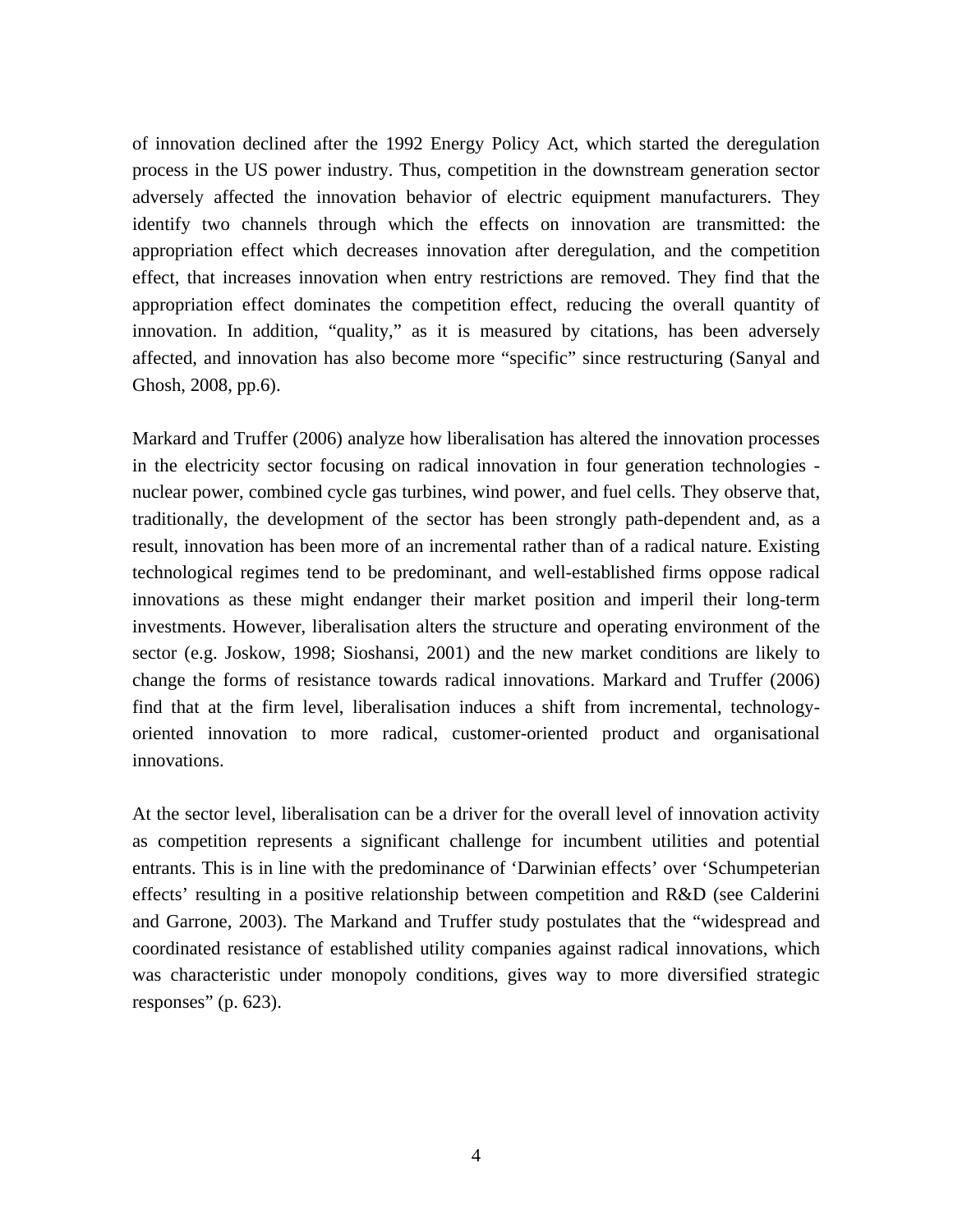#### **2.2 Innovation analysis using patent data**

<u>.</u>

A number of studies have used patent analysis to study innovation trends in the energy sector. These studies provide helpful insights on how patent data can be a useful instrument in studying innovation and the factors that influence the way it transpires. They vary in scope and breadth with some focusing on specific sectors or sub-sectors and some focusing on companies that share common characteristics (e.g. belong to the same sector or that have similar size or market power). Some patent studies use time series data, some use cross sections, while others employ panel data analysis.

Constructing suitable datasets for the study of patents at sector level is not straightforward. Most empirical studies utilizing patent data require structured searches in the patent databases in order to construct meaningful datasets. This is partly due to the system by which publicly available patents are classified. Patent classifications are generally based on the technical features of patents rather than being attributed to the industry of origin (to which the patentee company belongs) or the industry benefiting from the patent. Therefore, "*the resulting classification system is … only rarely related to economists' notions of products or well-defined industries*" (Griliches, 1990, p. 1666).

Depending on the level of aggregation and the subject matter in question, various studies follow different approaches - generally involving some degree of compromise - in attempting to overcome the above mentioned difficulty while searching databases. The fact that many studies focus on specific companies partly reflects the need for a compromise in order to be able to frame the analysis.<sup>[1](#page-7-0)</sup>

As mentioned previously, a study of patents of electric utilities alone will not give a full picture of innovation in the industry. Rather in order to study technological creation it is better to include the range of relevant actors in that industry. In the case of the electricity sector this may be done in two approaches. The first approach is to identify initially major electric utilities, equipment suppliers, and major research institutes and analyse the patents granted to them over a given period. For example, Jacquier-Roux and Bourgeois (2002)

<span id="page-7-0"></span><sup>&</sup>lt;sup>1</sup> For example, Bergek and Berggren (2004) analyse patent data to study R&D internationalisation of two multinational firms in the electro-technical industry (GE and ABB). Given that the interest here was the electro-technical industry and that GE's operations in particular are active in other industries, searching by company name would not be sufficient and thus defining the electro-technical technology field was a necessary first step. To do so, they only consider patent classes in which ABB was active as an approximation, since in contrast to GE, ABB's activities were largely confined to the electro-technical industry.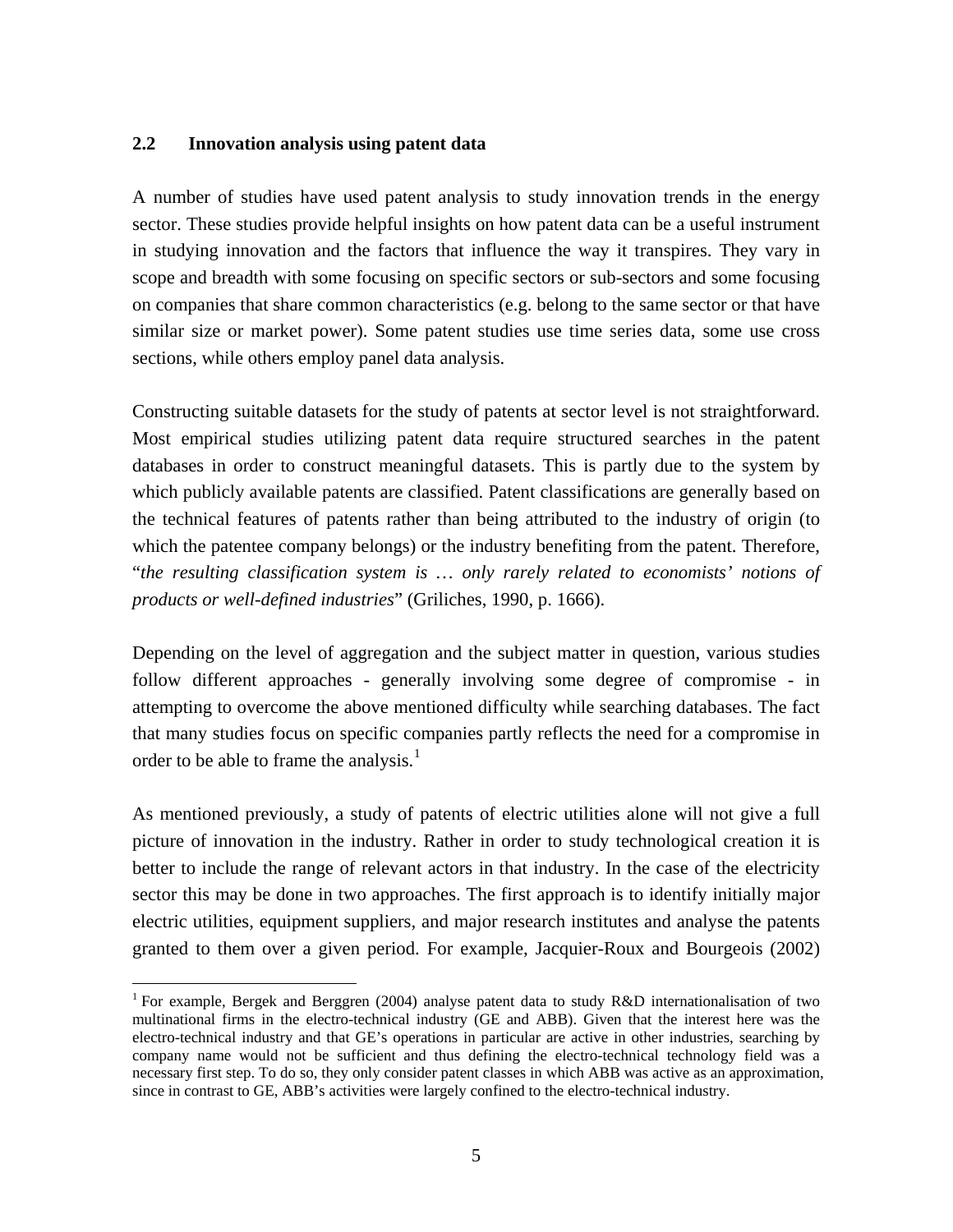examine the patents granted to the first fifteen world groups engaged in electricity production and heavy electrical equipment industry over the period 1985-1998. Electric technology was defined by an agglomeration of 30 different patent classes.<sup>[2](#page-8-0)</sup>

In the second approach, patent studies identify the range of technologies that are of interest and specify corresponding keywords that are likely to appear in the abstract of patent documents relevant to each technology. They can then conduct a keyword based search of patent databases. The advantage of this approach is that one can retrieve patents granted to major as well as minor players. This approach is followed by Margolis and Kammen (1999), Nemet and Kammen (2007), and Lanjouw and Mody (1996), however it has some limitations. For example, there can be limits to the number of key words that may be used. Also, it is possible that not all of the relevant patents may be picked up by the key words or that irrelevant patents may be in the dataset (Nemet and Kammen, 2007).

Evidence suggests that there is a direct relationship between R&D and scientific publications on the one hand and patenting activity on the other. For example, Margolis and Kammen (1999) use data on R&D investments and patent records to examine the relationship between expenditures on R&D and innovation in general and with a particular focus on the energy sector. They search energy technology patent titles in the US Patent and Trademark Office (PTO) bibliographic database (PTO, 1998) using keywords.<sup>[3](#page-8-1)</sup> Also, patent abstracts of two energy technology sub-sectors were searched using key words. The study indicates that *"for the US economy as a whole and for the energy sector specifically, R&D investments and patents were highly correlated between 1976 and 1996. This supports the hypothesis that the US under-invests in energy-related R&D. Further, it illustrates that cutbacks in energy-related R&D have dramatic impacts on innovation in the energy sector*" (p. 579). Also, Narin et al. (1997) find increasing linkage between academic scientific publications and patenting activity in the US.

Taylor (2001) describes two approaches to create patent datasets to study the influence of government intervention on innovation. In the first approach, patents are identified through a search of patent subclasses. A patent examiner was interviewed in order to identify the US PTO subclasses relevant to the technology of interest (here  $SO<sub>2</sub>$  control technologies).

1

<span id="page-8-0"></span><sup>&</sup>lt;sup>2</sup> These include the following IPC classes: E02B, F01D, F02B, F02C, F03B, F03D, F22B, F23, F24 J, F28, G2C¸ H01M, HO2K, E02D, F01K, F01P, F02D, F02G, F02K, F04, F22D, F22G, G21B, G21D, G21F, G21H, HO2N, HO2P, G05, HO5K.

<span id="page-8-1"></span><sup>&</sup>lt;sup>3</sup> The key words used were (oil or natural gas or coal or photovoltaic or hydroelectric or hydropower or nuclear or geothermal or solar or wind) and (electric\* or energy or power or generat\* or turbine) **(**p. 578).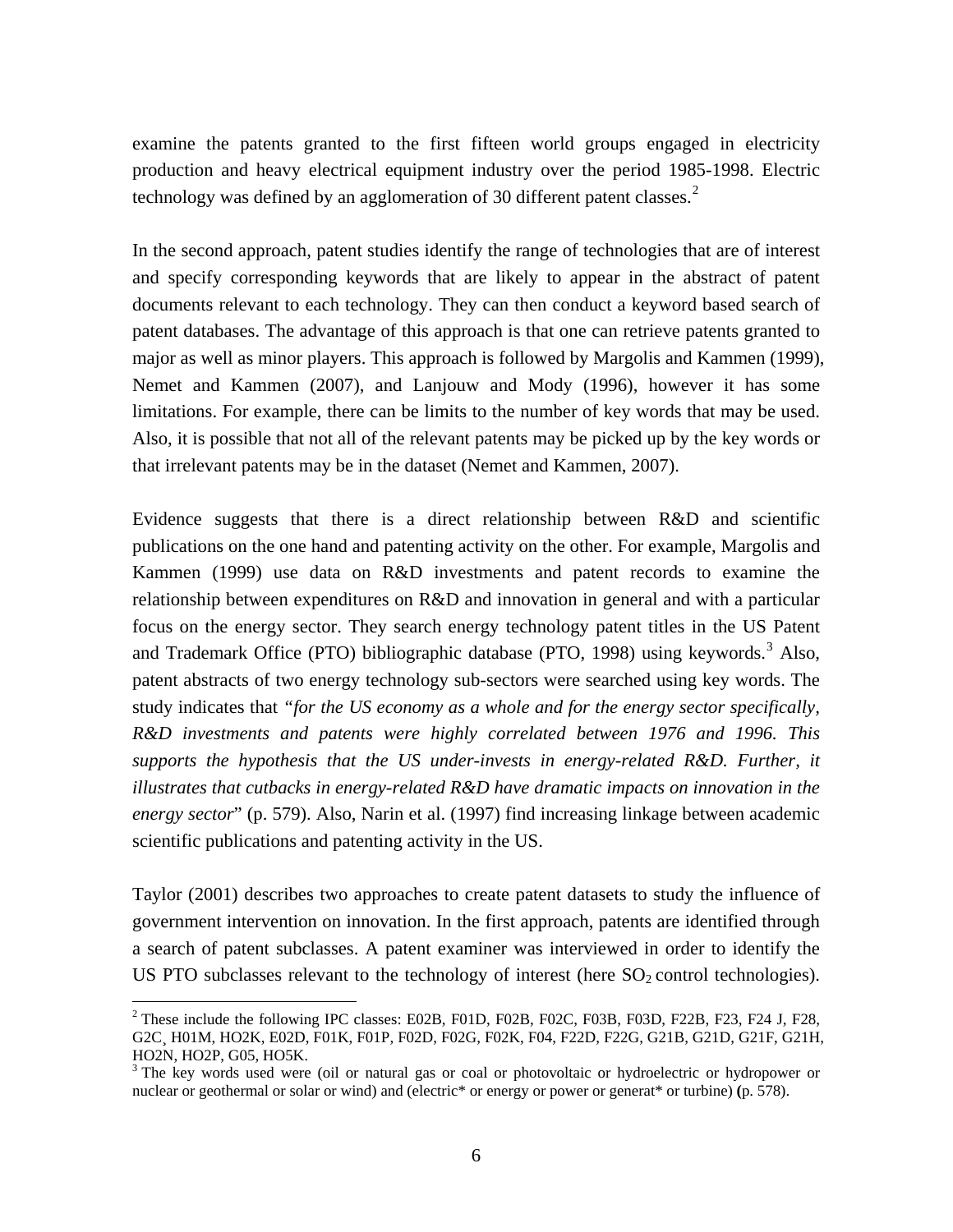These were supplemented with a couple of other subclasses (fuel treatment subclasses relevant to pre-combustion removal technologies) and a search of all US PTO patents was conducted. The patent documentations retrieved could ideally be further filtered by reading all the documents and excluding any irrelevant patents. However, this is a highly labourintensive task and was not carried out. In the second approach, patents were identified through an electronic keyword-based search of patent abstracts and the manual assignation of captured patents into technological and organisational categories.

The effectiveness of the two approaches in identifying relevant patents was evaluated by comparing the percentages of commercially validated patents that they identified. In that respect, the abstract-based and supplemental datasets proved to be more effective. Subsequently, irrelevant patents were discarded. The resulting dataset was analysed both through simple models based on government actions and through expert elicitation. Both types of analyses concluded that the existence of government actions positively, although temporarily, affected  $SO_2$ -related patenting activity. It is noteworthy that the technology of interest in this case is rather specific and a keyword-based search of patent abstracts is likely to capture a significant number of relevant results.

Nemet and Kammen (2007) examine R&D investment and US PTO patent data to develop indicators of innovative activity and assess the feasibility of expanding R&D in five emerging energy technologies (wind, PV, fuel cells, and nuclear fusion and nuclear fission). They use the two approaches followed in Taylor (2001) and described in Nemet (2007) - i.e. using patent classes defined by the US PTO and using keywords to search the text of patent abstracts. The first step was to interview the patent examiner responsible for a given technology, for instance wind power, since the person is familiar with searching using both relevant classes and keywords. The patent examiner indicated two classes where most wind energy patents were most likely to come out, two more classes that might have also included some wind energy patents and also suggested several keywords for finding patents outside the usual classes.

Keywords were then used to search the patent abstracts in the US PTO Bibliographic Database to identify those relevant to wind power. This involved devising a Boolean search string that maximises the number of relevant and minimises the number of irrelevant patent hits. Building the search string was an iterative process that balanced errors of inclusion with errors of omission. Three reference points were used in constructing the search string: (i) the set of keywords for wind power defined by Margolis and Kammen (1999) for a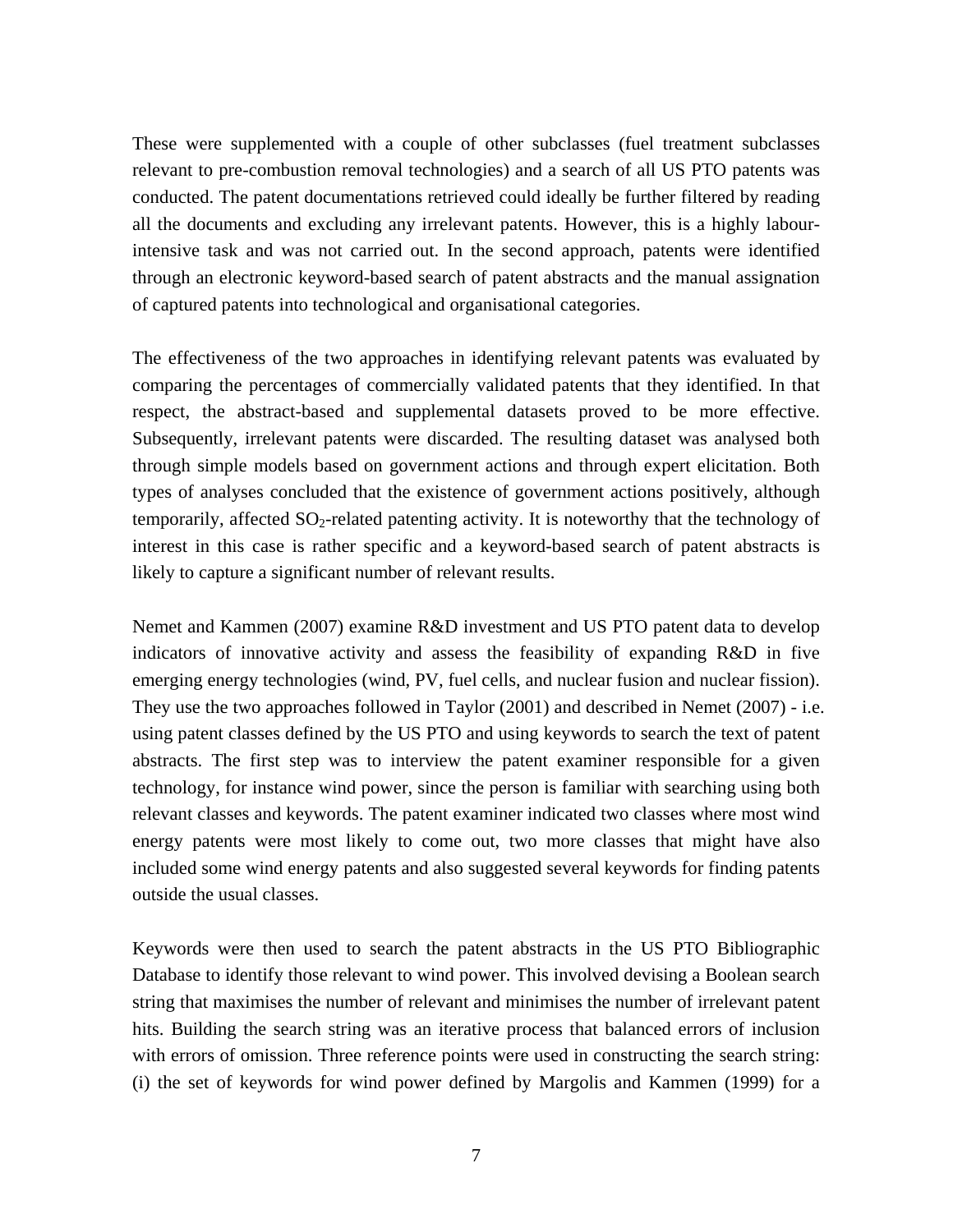similar purpose, (ii) the keywords recommended by the patent examiner (iii), the set of patents in classes where wind power related patents are most likely to appear, as they were identified by the examiner. The search string was iteratively adjusted so that it included nearly all patents in these two classes, while minimising irrelevant patents.

Finally, the set of patents retrieved by the abstract-based search was manually read and any patents not relevant to wind power were discarded. Using multiple measures of patenting activity, they show a widespread decline in innovative activity that is correlated with R&D investment - notably in wind and solar power. Trends in venture capital investment and fuel cell innovation are two promising cases that run counter to the overall trends in the sector. Finally, drawing on work of others on optimal level of energy R&D, Nemet and Kammen state that a five to ten fold increase in energy R&D investment is warranted and feasible.

## **3. Methodology - Using Patents to Study Innovation in the UK**

As discussed in the previous section, constructing datasets of patents for the electricity industry requires considerable rearranging of available data. This is in part due to the current system of patent classification. For instance, the European Patent Office (EPO) database has a designated major class of patents denoted "H: Electricity". At first sight it might seem that all patents relevant to electricity sector innovations would be classified under this class. However, on closer examination it becomes apparent that this is not the case. Not only are some patents relevant to the electricity sector classified under other major classes, but also Class H includes patents that are entirely irrelevant to the electricity supply sector. Figure 1 presents an overview of the main subclasses of Class H.

Class H would include most appliances that utilise electricity. For example, subclass H02J7 "Circuit arrangements for charging or depolarising batteries or for supplying loads from batteries" would also include patents related to mobile phone chargers, irrespective of whether these have been filed to claim the ability of a charger to reduce electricity consumption. Another example of a group of patents irrelevant to the electricity sector is subclass H05C "Electric Circuits or Apparatus Specially Designed for Use in Equipment for Killing, Stunning, or Guiding Living Beings". Even if irrelevant subclasses could be identified and eliminated however**,** the existence of subclasses of other major classes that include patents relevant to the electricity sector poses difficulties.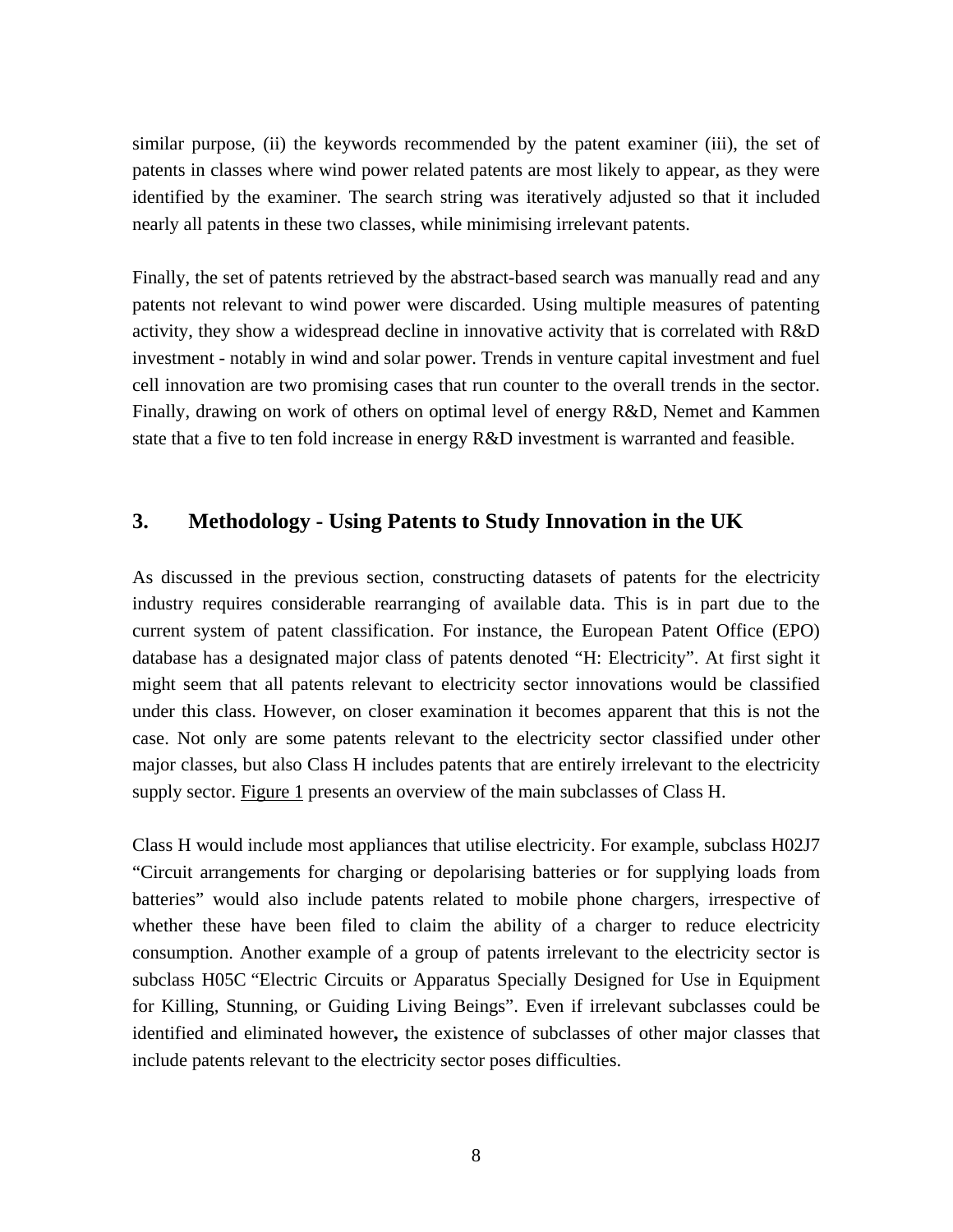Table 1 gives examples of some of the subclasses under other major classes in the EPO database that include patents relevant to the electricity sector. For instance, a considerable number of wind and wave energy patents are classified under class "F: Mechanical Engineering" and more specifically under subclass "F03: Machines or engines for liquids". Although on some occasions the same document is also classified under a subclass of Class H (the system allows for multiple classifications), this is often not the case. Another example is subclass "G21: Nuclear physics; nuclear engineering" where virtually all patents related to nuclear power are to be found.

#### *The approach of this study*

Broadly speaking, there are two alternative approaches to study the patents that are relevant for the electricity sector before and after liberalization. The first is an "actor-based" approach by searching the patents associated with specific major companies, utilities, and other organizations. The second is a "keyword-based" search which can be used for sector level as well as for technology level analysis.

The former approach can be used to examine the patents originating from within the electricity supply industry while the latter approach is concerned with patents where the electricity sector is the main user. A certain degree of overlapping between the two approaches can be expected. In this study we utilize both the actor-based and the keywordbased search of the electricity technology patent information.

*Company-based search* - This approach retrieves patents filed by downstream players (e.g. Central Electricity Generating Board and its successors, Regional Electricity Companies RECs) and other major players conducting research (Electricity Council, EA Technology, UK Atomic Energy Authority). The results from this approach are presented in Section 4.

*Keyword-based searches* – This approach aims to give a picture of innovative activity at the sector level. Given the limited number of keywords accepted by the database search engine (four), we use relatively general terms in a Boolean search string. This permitted a low level of granularity that reflects the desire to cover overall trends in innovation activity of the sector and therefore include as many technologies and as many players as possible. This approach is presented in Section 5. We also use a keyword-based search to examine innovative activity concerning two specific technologies wind power and photovoltaics). We devised Boolean search strings which have a higher level of granularity using technology specific terms. This approach is also described in Section 5.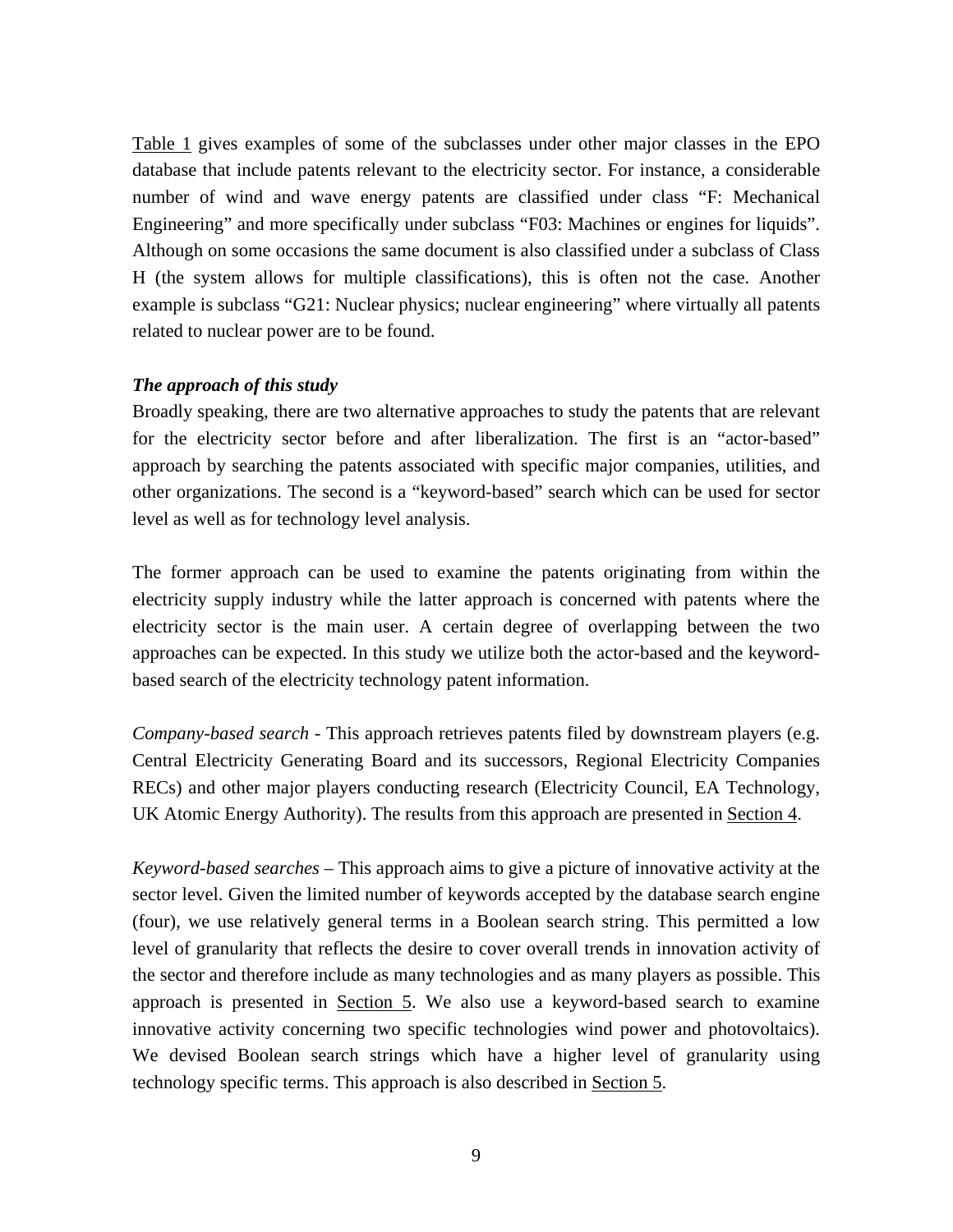

**Figure 1: Class H "Electricity" and its subclasses Source: esp@cenet, European Patent Office ([http://ep.espacenet.com](http://ep.espacenet.com/))**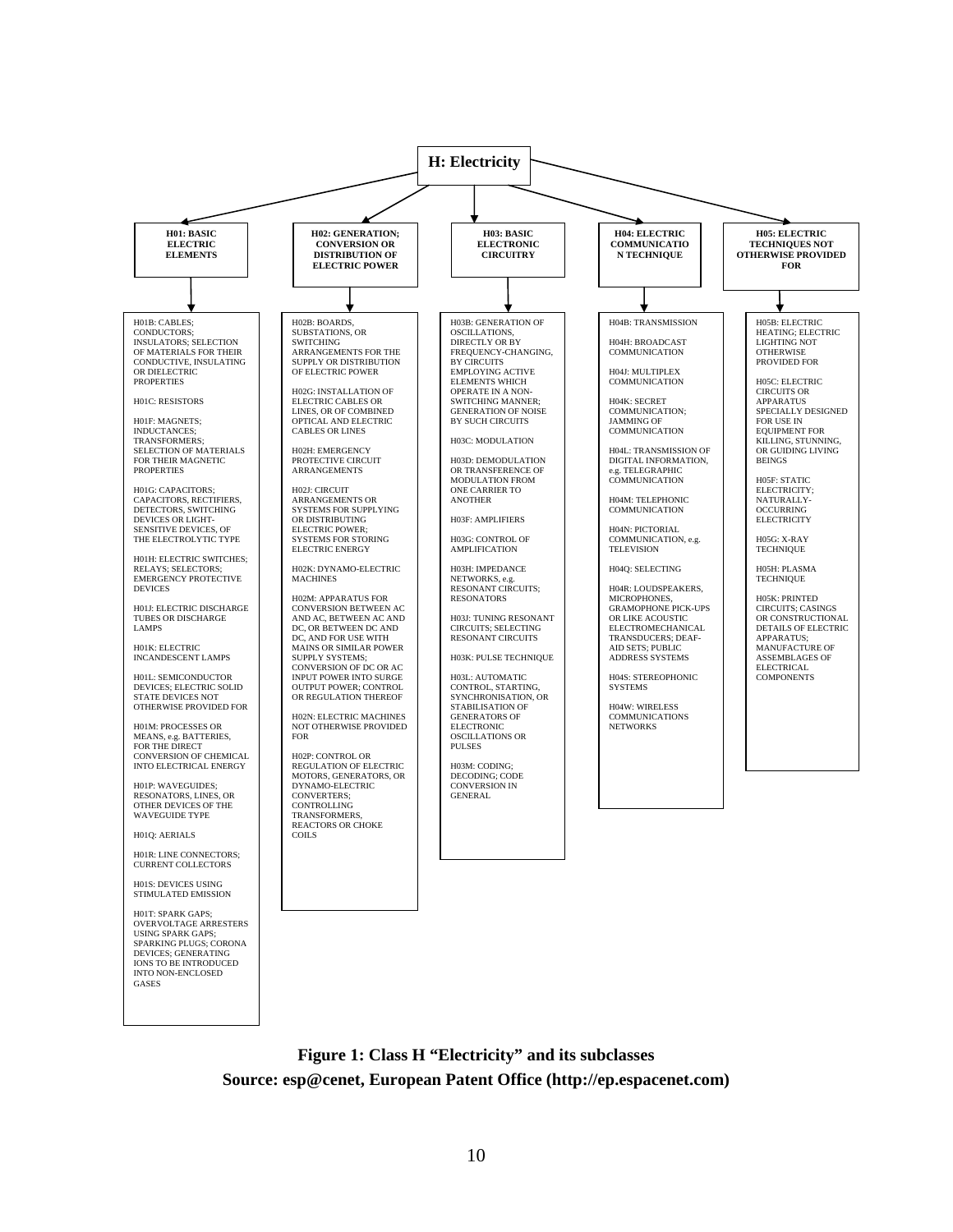| <b>CLASS</b>                       | <b>SUBCLASS</b>                                                         |                                                                     |  |
|------------------------------------|-------------------------------------------------------------------------|---------------------------------------------------------------------|--|
|                                    | F02: Combustion engines; hot-gas or combustion-product engine           |                                                                     |  |
|                                    | plants                                                                  |                                                                     |  |
|                                    |                                                                         | F03: Machines or engines for liquids; wind, spring weight and       |  |
| F: Mechanical engineering;         | miscellaneous motors; producing mechanical power; or a reactive         |                                                                     |  |
| lighting; heating; weapons;        | propulsive thrust, not otherwise provided for                           |                                                                     |  |
| blasting engines or pumps          | F17: Storing or distributing gases or liquids                           |                                                                     |  |
|                                    |                                                                         |                                                                     |  |
|                                    | F23: Combustion apparatus; combustion processes                         |                                                                     |  |
| <b>B: Performing operations;</b>   | B60M: Power supply lines, and devices along rails, for electrically-    |                                                                     |  |
| transporting                       | propelled vehicles                                                      |                                                                     |  |
|                                    |                                                                         | E02B9: Water-power plants;                                          |  |
|                                    | E02B: Hydraulic                                                         | Lay-out, construction or                                            |  |
|                                    |                                                                         | equipment, methods of, or                                           |  |
| E: Fixed constructions             | Engineering                                                             | apparatus for, making                                               |  |
|                                    |                                                                         | E02B7: Barrages or weirs;                                           |  |
|                                    |                                                                         | Lay-out, construction, methods                                      |  |
|                                    |                                                                         | of, or devices for, making                                          |  |
| <b>C: Chemistry and Metallurgy</b> | C01B3: Hydrogen; gaseous mixtures containing hydrogen;                  |                                                                     |  |
|                                    | separation of hydrogen from mixtures containing it; purification of     |                                                                     |  |
|                                    | hydrogen                                                                |                                                                     |  |
|                                    | C10K3: Modifying the chemical composition of combustible gases          |                                                                     |  |
|                                    | containing carbon monoxide to produce an improved fuel, e.g. one        |                                                                     |  |
|                                    | of different calorific value, which may be free from carbon<br>monoxide |                                                                     |  |
|                                    |                                                                         | G21: Nuclear physics; nuclear engineering (fusion reactors, nuclear |  |
|                                    | reactors, nuclear power plant, protection against radiation, treating   |                                                                     |  |
|                                    | radioactive contaminated material, decontamination arrangements,        |                                                                     |  |
|                                    | conversion of chemical elements, radioactive sources, obtaining         |                                                                     |  |
|                                    | energy from radioactive sources)                                        |                                                                     |  |
| <b>G: Physics</b>                  | G01R: Measuring Electric Variables: Measuring Magnetic                  |                                                                     |  |
|                                    | Variables (e.g. Instruments capable of converting two or more           |                                                                     |  |
|                                    | currents or voltages into a single mechanical displacement;             |                                                                     |  |
|                                    | Arrangements for measuring electric power or power factor)              |                                                                     |  |
|                                    | G07F15: Coin-feed apparatus with meter-controlled dispensing of         |                                                                     |  |
|                                    | liquid, gas or electricity                                              |                                                                     |  |

**Table 1: Examples of patent subclasses relevant to electricity sector not included in Class H Source: esp@cenet European Patent Office [\(http://ep.espacenet.com\)](http://ep.espacenet.com/)**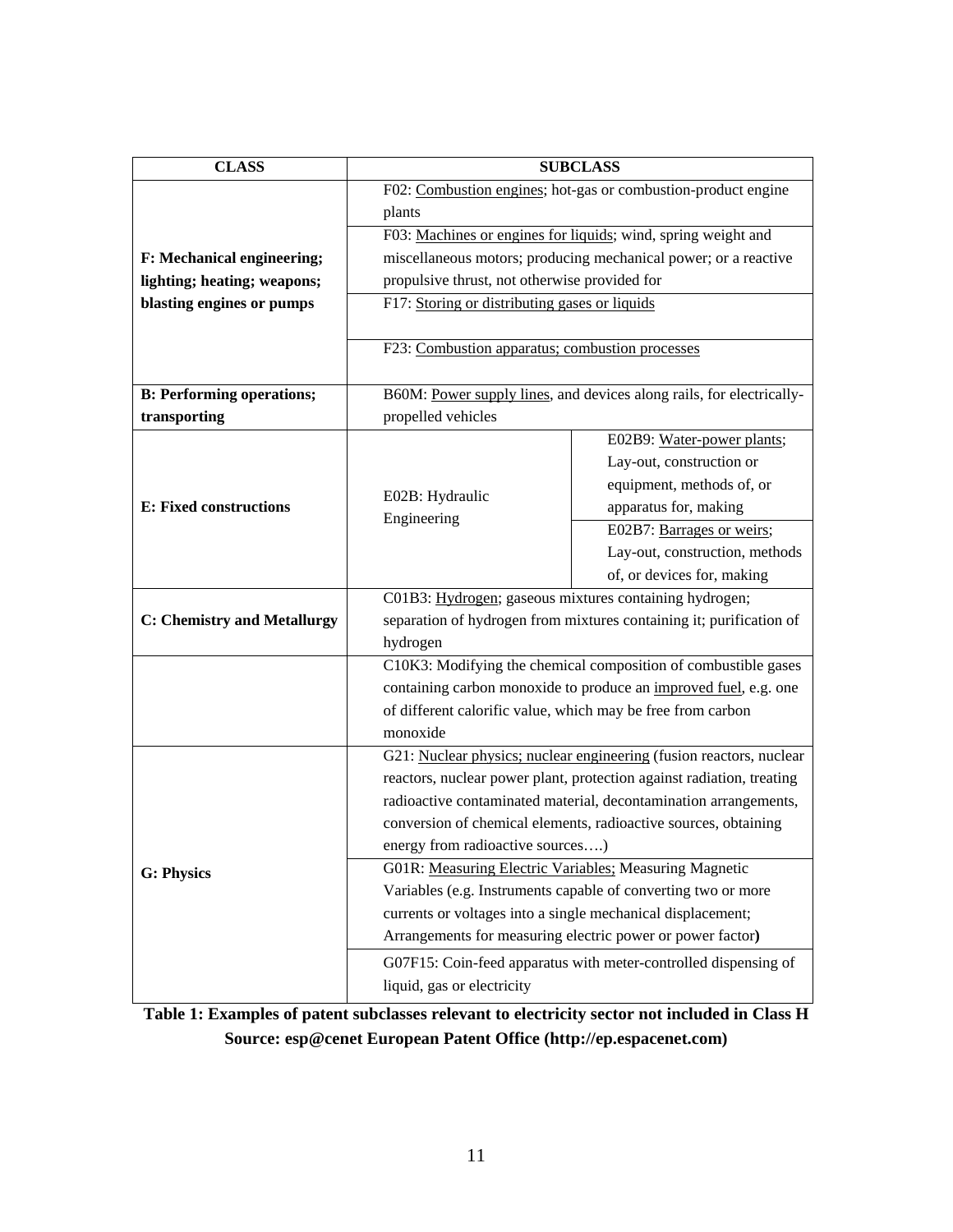## **4. Patent Activity by Major Actors**

In the years preceding liberalization government R&D in the energy sector had begun to decrease. In particular, the single largest spending on R&D was on nuclear power technology which from the 19[4](#page-14-0)0s to 1970s had links to military applications.<sup>4</sup> However, from the mid-1980s, nuclear R&D spending began to decline as a result of cutbacks in costly research projects. Figure 2 shows total government energy R&D spending and the share of total spending on nuclear.



**Figure 2: Government energy R&D in the UK: Total and nuclear R&D spending Source: IEA Energy R&D statistics database** 

Nuclear power was however not the only area to face a decline in R&D spending over this period. The decline in other areas such as energy efficiency is also evident. As can be seen in Figure 2 the decline in total government spending on R&D began in the mid-1980s, prior to liberalization. Figure 3 shows that this decline was broad based and included spending reduction in all major categories. In recent years, against the backdrop of security of supply and climate change policy targets, the spending level shows signs of revival in particular on renewable energy although the increase is from a low base (Figure 4).

1

<span id="page-14-0"></span><sup>&</sup>lt;sup>4</sup> The public R&D figures are likely to be exclusive of R&D spending on military applications. In addition, the outcomes of defence related R&D would not lend themselves to patenting.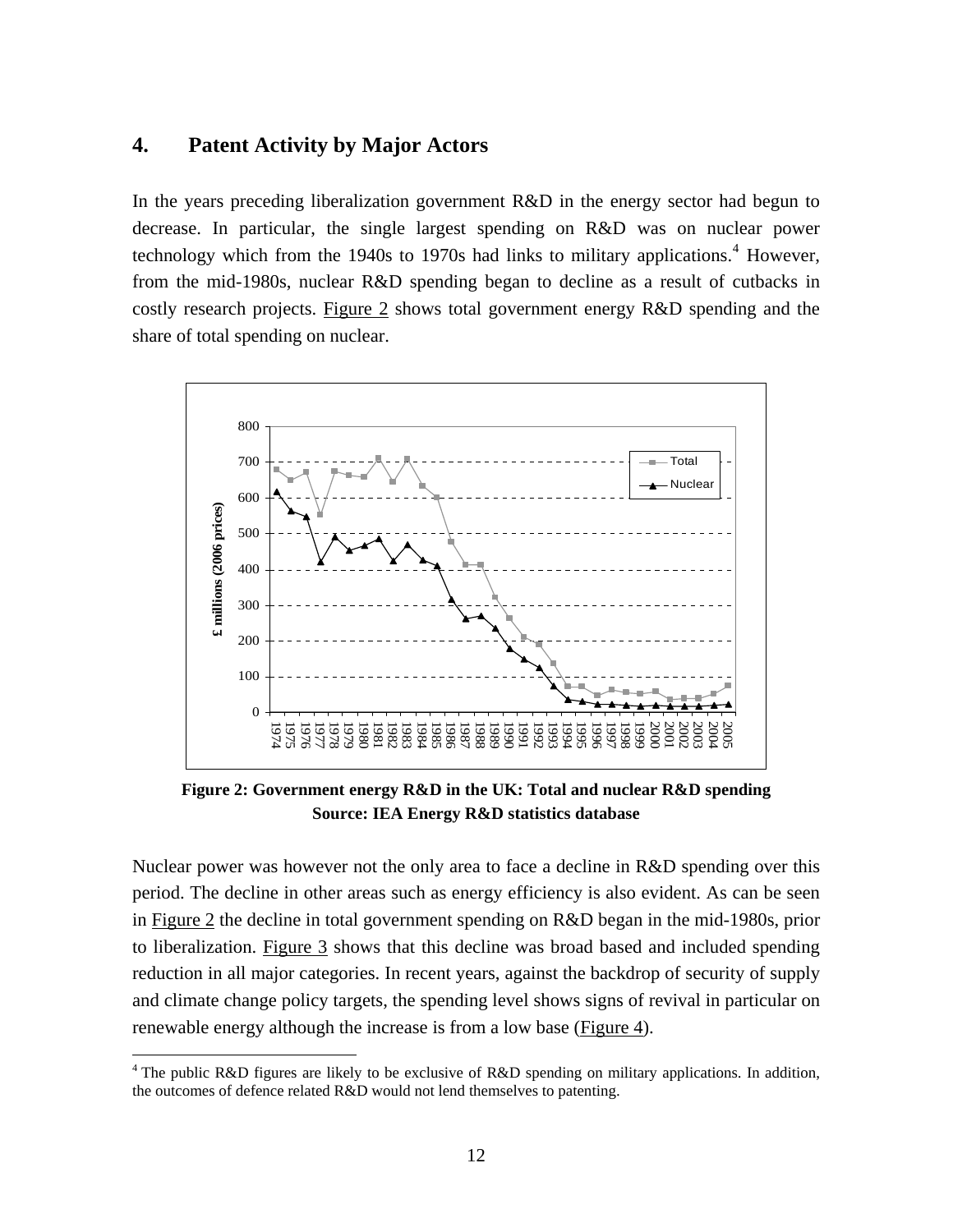

**Figure 3: Government energy R&D in the UK - Main categories (excluding nuclear) Source: IEA Energy R&D statistics database** 



**Figure 4: UK government R&D spending - renewable energy Source: IEA Energy R&D statistics database**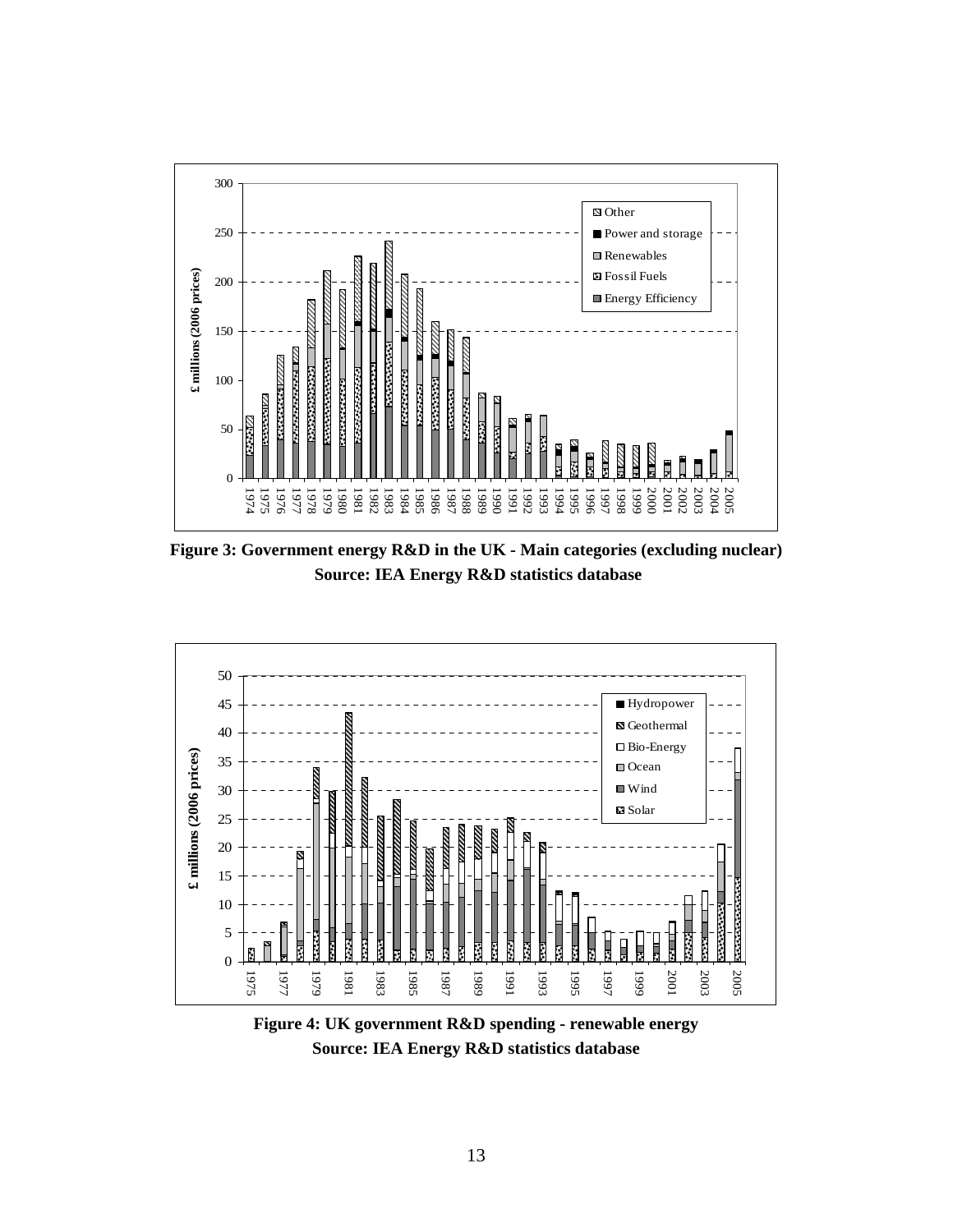There is only limited data on the R&D spending of privatized electricity companies in the aftermath of liberalization. This is partly due to the lack of a common definition of what constitutes R&D and partly because of potential commercial sensitivity of such data (Jamasb and Pollitt, 2008). It appears, however, that the new entrants to the competitive generation markets as Independent Power Producers (IPPs) hardly spend any notable amount on R&D. Evidence from electric utilities in the US and Japan indicates that their R&D spending declined in response to deregulation of the sector (see Sanyal and Cohen, 2004; Cohen and Sanyal, 2004; Jamasb and Pollitt, 2008).

The data on R&D spending of the distribution utilities shows a clear decline in R&D by the privatized utilities in this segment of the sector. It should be noted that distribution utilities are natural monopolies and have been subject to an incentive regulation regime following the liberalization of the sector. This means that private utilities are not likely to invest in R&D beyond what they would be allowed by the regulator (Jamasb and Pollitt, 2008). As a result, since 2005, the introduction of the Innovation Funding Incentive (IFI) which allows distribution (and subsequently transmission) utilities to spend up to 0.5% of their revenue on R&D has had a positive effect on spending levels by distribution utilities (Figure 5).



Notes: \*Data from 1989/90 to 2003/04 is for collaborative spending on R&D amongst the DNOs through a single provider. For comparison, in 2003/04 the R&D spending of the DNOs was £2.1 (see Ofgem, 2004, p.160). \*\*Data from October 2004 – April 2005 and 2005/06 shows reported total IFI spend.

**Figure 5: R&D spending in the UK distribution utilities** 

**Source: Ofgem (2007)**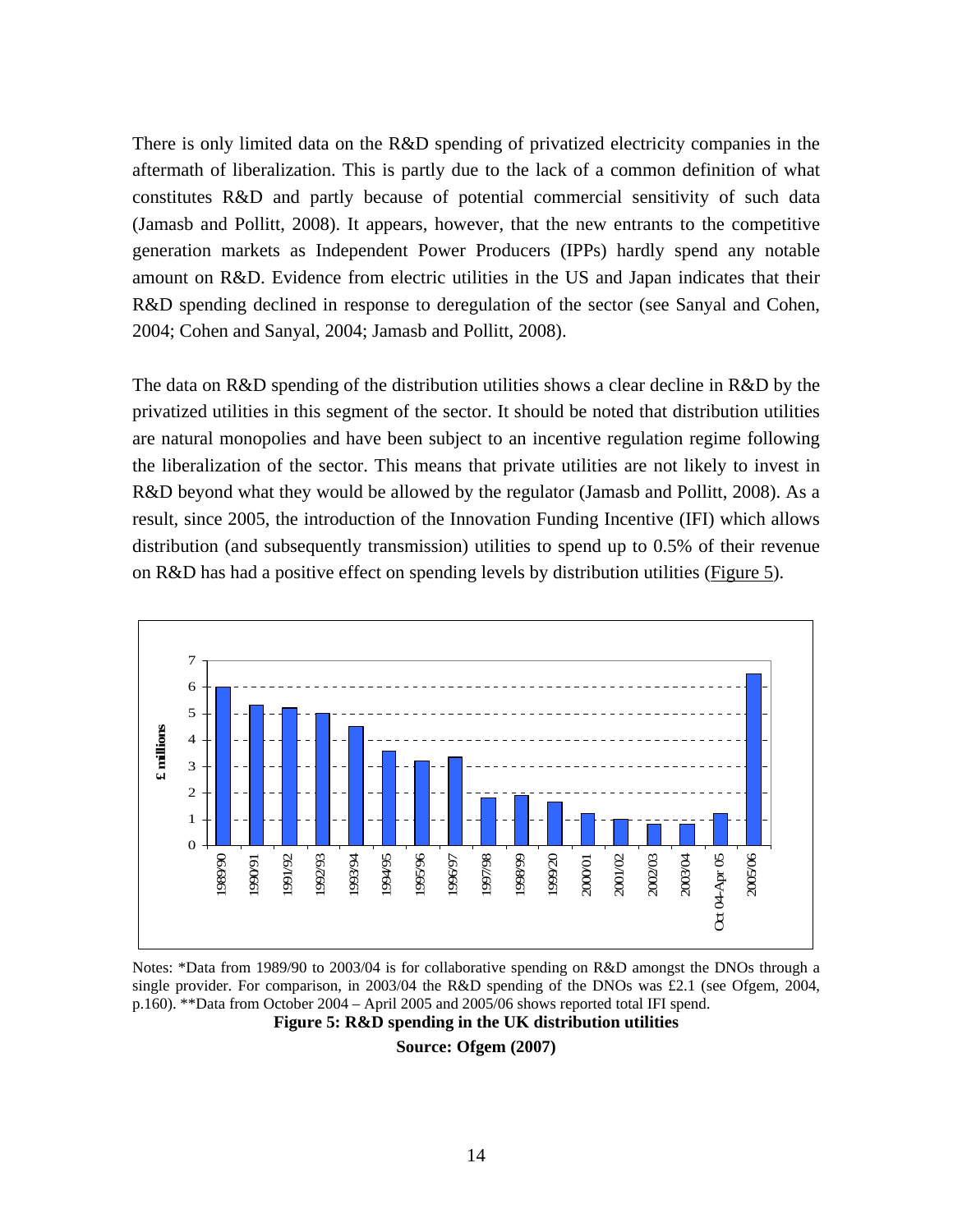The UK 1990 electricity reform led to significant changes in the structure and ownership of the UK's electricity supply industry. Some of the changes were part of an intended restructuring while others were the consequence of adaptation to market competition and regulatory incentives. For example, prior to liberalization of the sector major countries such as the UK and France had a network of domestic equipment suppliers whose products and R&D were aimed at the national markets. After liberalization, private utilities preferred to purchase equipment in international markets. As a result, some suppliers eliminated duplication in their activities in countries such as the UK where their business based around national utilities had disappeared. This in turn increased incentives for consolidation among equipment manufacturers. Table 2 shows the main actors prior to and after the 1990 reform.

| <b>Prior</b> to                                 | <b>Post</b>                                      |
|-------------------------------------------------|--------------------------------------------------|
| 1990 reform                                     | 1990 reform                                      |
| • Central Electricity Generating Board (CEGB) - | • National Power                                 |
| The monopoly in charge of generation and        | $\bullet$ Power Gen                              |
| transmission for England and Wales.             | • Nuclear Generators: Nuclear Electric, Scottish |
| • Distribution - Area Electricity Boards (AEBs) | Nuclear, Magnox Electric, British Energy         |
| • South of Scotland Electricity Board           | • National Grid                                  |
| • North of Scotland Hydro-Electric Board        | • Scottish Power                                 |
| • Northern Ireland Electricity (NIE)            | • Scottish Hydro Electric                        |
| • Electricity Council                           | • Regional Electricity Companies (RECs)          |
| • UK Atomic Energy Authority (UKEA)             | • EA Technology                                  |
| • British Nuclear Fuels (BNFL)                  | • UK Atomic Energy Authority (UKAEA)             |
|                                                 | • British Nuclear Fuels (BNFL)                   |

**Table 2: Major Actors in the Electricity Supply Industry's R&D** 

The decline in R&D spending after privatisation and liberalisation has had a visible effect on patenting activities in the sector. As described in section 3, we firstly use an actor-based search of patents to identify this effect on the major companies and organisations in the sector. Figure 6 shows a broad picture of patenting activities in the UK electricity sector since 1958. The figure shows a marked decline in the overall patenting activity of the CEGB and its successors as well as by the Electricity Council, the Regional Electricity Companies (RECs) and their successors currently known as Distribution Network Operators (DNOs), AEA Technology, and the United Kingdom Atomic Energy Authority (UKAEA). As shown in Figure 6, the dominant position of nuclear R&D spending was also reflected in the high proportion of nuclear energy patents. The eventual decline in R&D also led to a marked reduction in these patents. It is noteworthy that the downward trend in R&D and patenting had already started before the 1990 privatization and liberalisation but continued afterwards.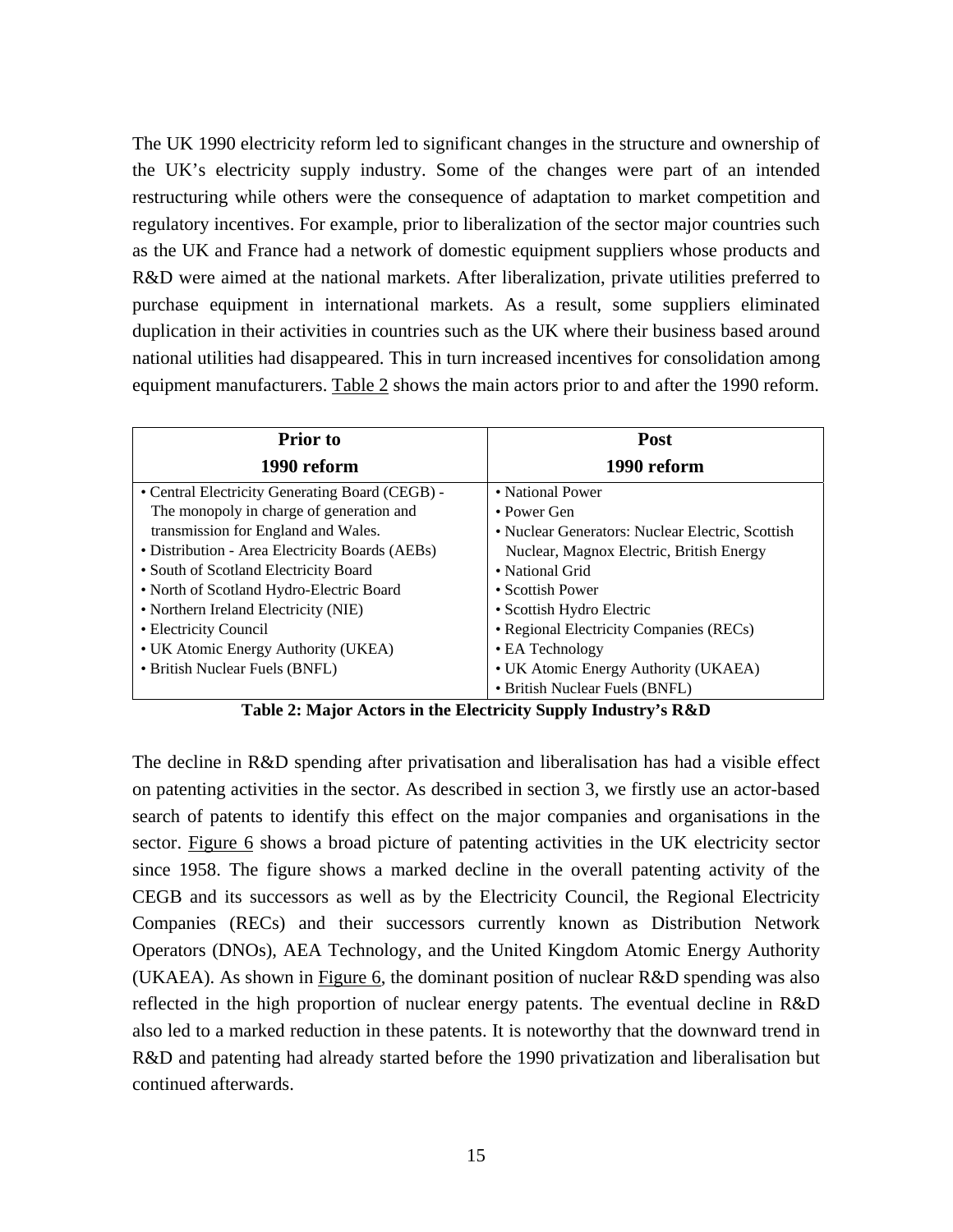

**Figure 6: Patent count for the sector by major types of actors** 



**Figure 7: Patent count for the sector (excluding nuclear) by major types of actors**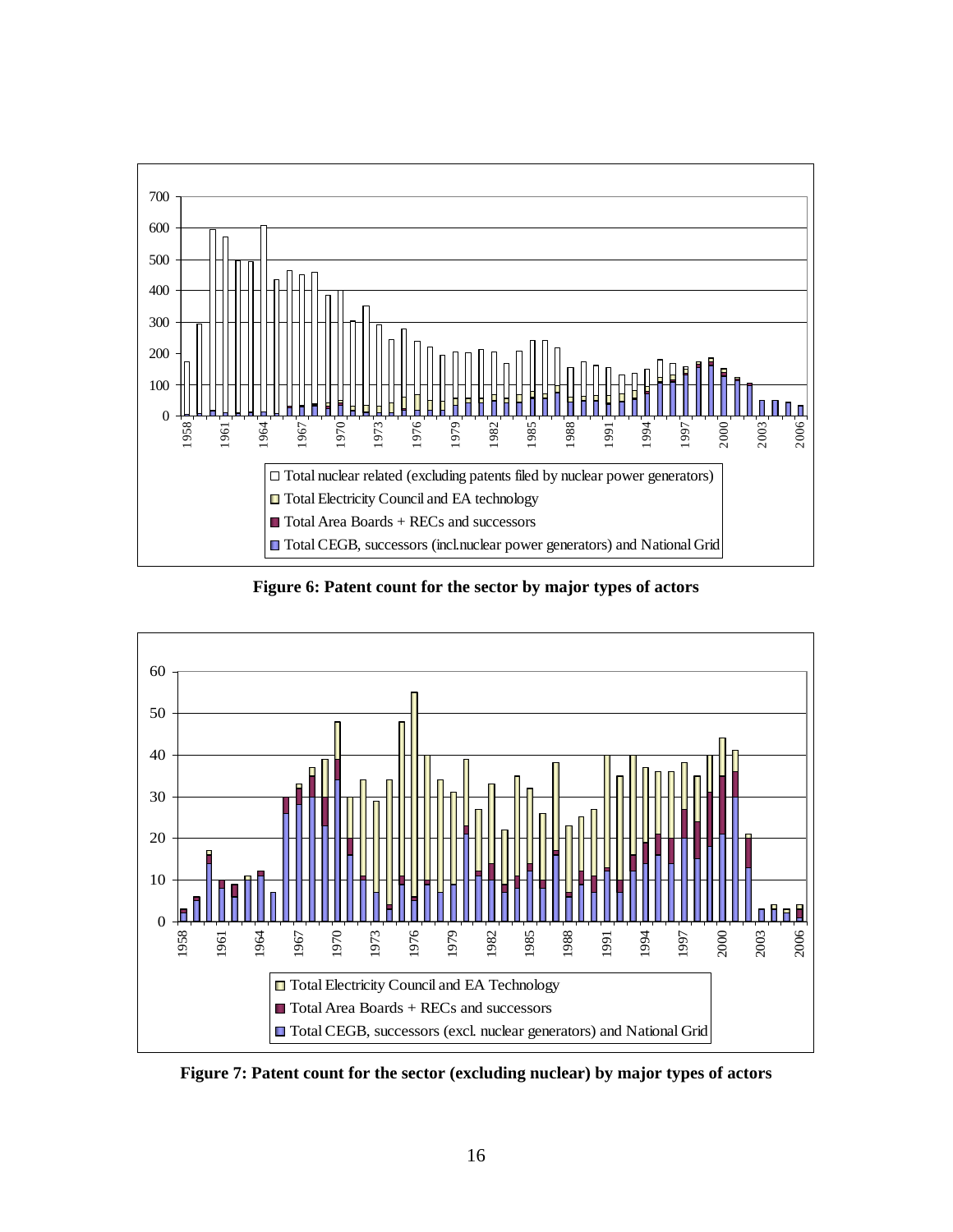Following the reform the successors of the CEGB increased their patenting activity, although this also includes patents by nuclear generators and in particular BNFL as a major contributor.<sup>[5](#page-19-0)</sup> As the case of nuclear may be regarded as somewhat special,  $Figure 7$  focuses</u> on the non-nuclear patenting activities of the sector. As shown from Figures 6 and 7, the patenting activity of the generating companies increases thus reversing the trend albeit to a limited extent. However, the downward trend returns around the year 2000. Regarding the distribution utilities, we find a low level of patenting activity after the reform while we hardly detect any such activity prior to the reform.

It appears, therefore, that post liberalisation there is some increase in the patenting activity by both generation (both nuclear and others) companies and distribution utilities, although there is a decreasing patenting activity by the Electricity Council and its successor, AEA Technology. Given the evidence of decline in government R&D spending and the common belief of the same in the utilities and perhaps also among the equipment manufacturers, this can indicate higher propensity to patenting as a result of competition and increased commercialisation of the sector.<sup>[6](#page-19-1)</sup> However, as mentioned, a long-term decline in R&D as the main source of innovation should eventually lead to reduced patenting activity.

Figures 8 and 9 show the patenting activity by the main electricity generation companies. Following 2001, there is a significant decline in overall patenting activity by the major UK electricity sector actors; a trend which accelerates in the 2003-2006 period. As shown in Figure 8, BNFL accounts for most of the rise of patenting activities by nuclear generators after the reform and after the eventual decline from around 2000. Figure 9 shows that patenting activity by non-nuclear generators increased following the reform but began to decline from 2001-2002.

National Power inherited most of the CEGB's research facilities. During the 1990s, research activities of National Power were declining increased commercialisation of the sector meant that the company's patenting activities increased. At the same time, most of the remaining R&D of the National Power and PowerGen was directed at improving operating efficiency of plants. In 2001, National Power demerged into two separate

<span id="page-19-0"></span><sup>-&</sup>lt;br><sup>5</sup> Note: BNFL is classified as a nuclear power generator.

<span id="page-19-1"></span> $6$  It should be noted that patenting may be part of a wider strategy which also includes options such as keeping the research results secret or publishing the results in order to prevent ideas being patented in the future by competitors and/or reduce the cost of protecting the rights to the patents.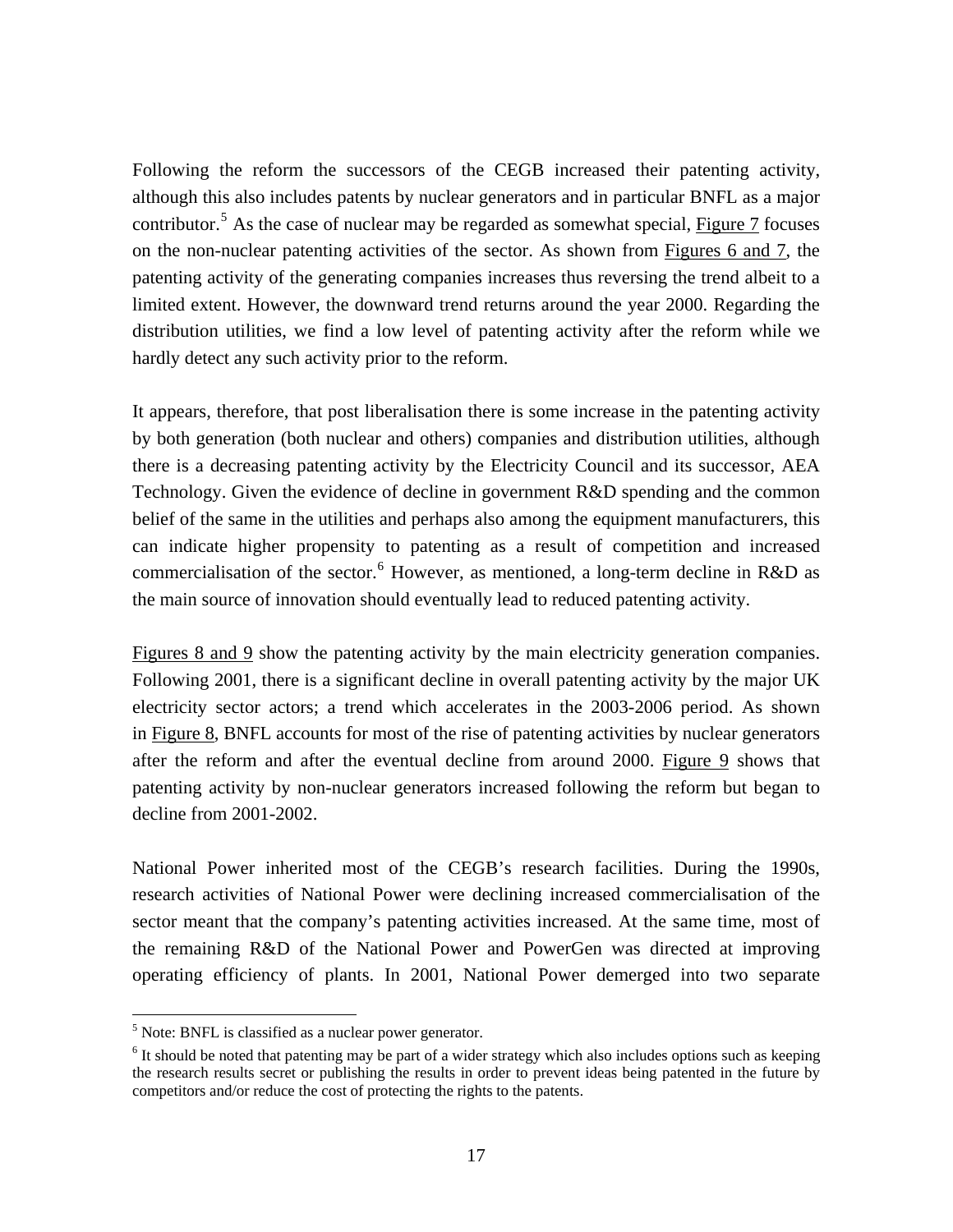companies Innogy and International Power with the former being responsible for the UK operations. In 2002, Innogy was taken over by the German utility RWE and was renamed as RWE Npower plc. The takeover of National Power led to significant downsizing of research and patenting activities of the company such as the ending of fuel cell storage project Regenysis. As a result, after 2001 there is a significant decrease in the number of patents applied for by these companies, which levels off in 2003, the year by which the patents applied for by 2001/02 would be expected to have been published.<sup>[7](#page-20-0)</sup>

Note that patent counts are specified by publication and not by application year. Since the time lag between application and publication of a patent document can vary for different patents, there can be patents in the same (publication) year by National Power and its successor companies.<sup>[8](#page-20-1)</sup>

<u>.</u>

<span id="page-20-0"></span> $<sup>7</sup>$  According to the World Intellectual Property Organisation (WIPO), "in most countries, a patent application</sup> is published 18 months after it is filed".

<span id="page-20-1"></span> $8$  A report of patents by application instead of publication year would give a more accurate picture of the situation. However, the application date is not part of the information provided in the bibliographic data concerning a patent document and in order to obtain this date, the original patent document has to be examined, a procedure which is straightforward yet time-consuming.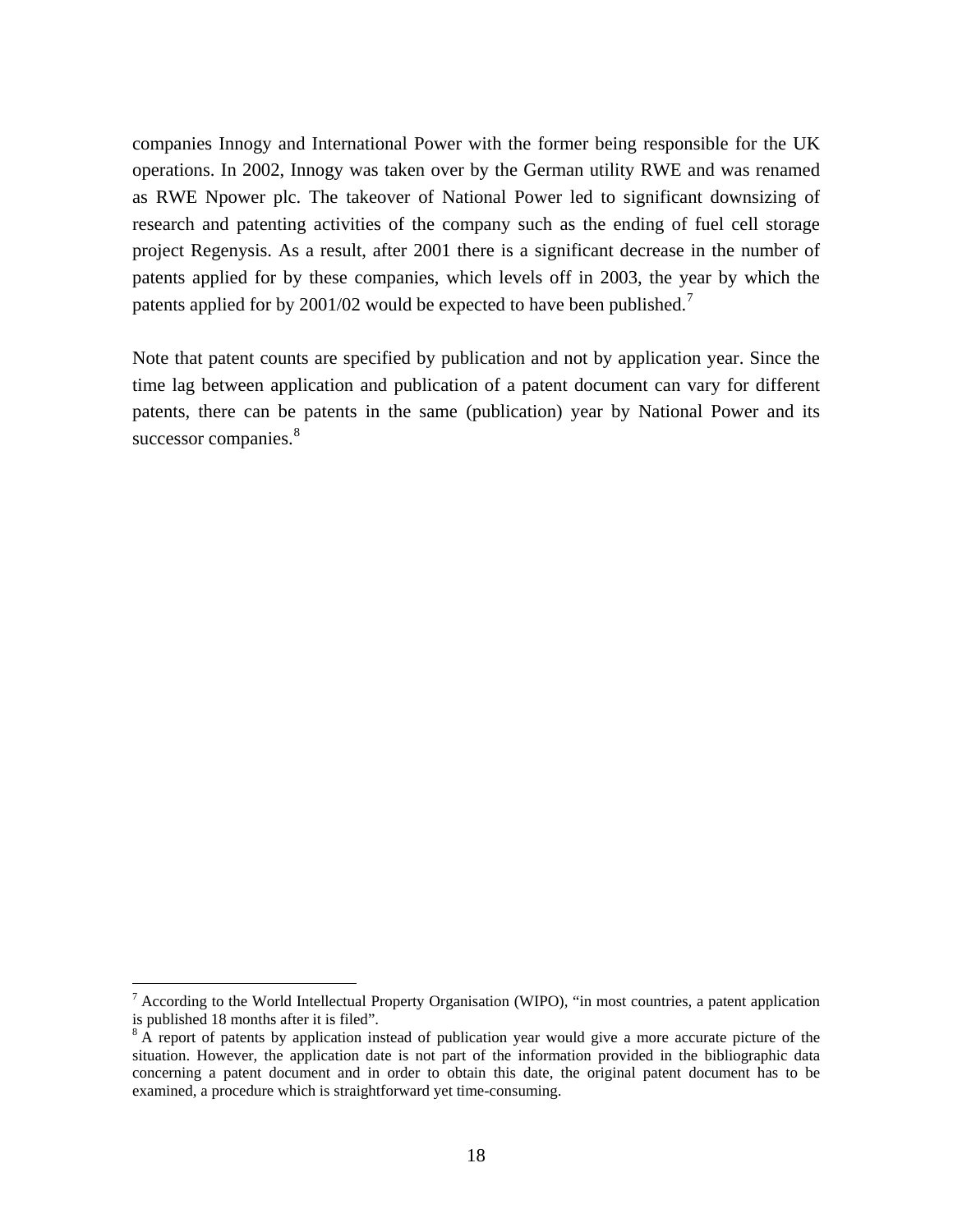

**Figure 8: Patent counts by generator (including nuclear power generators)**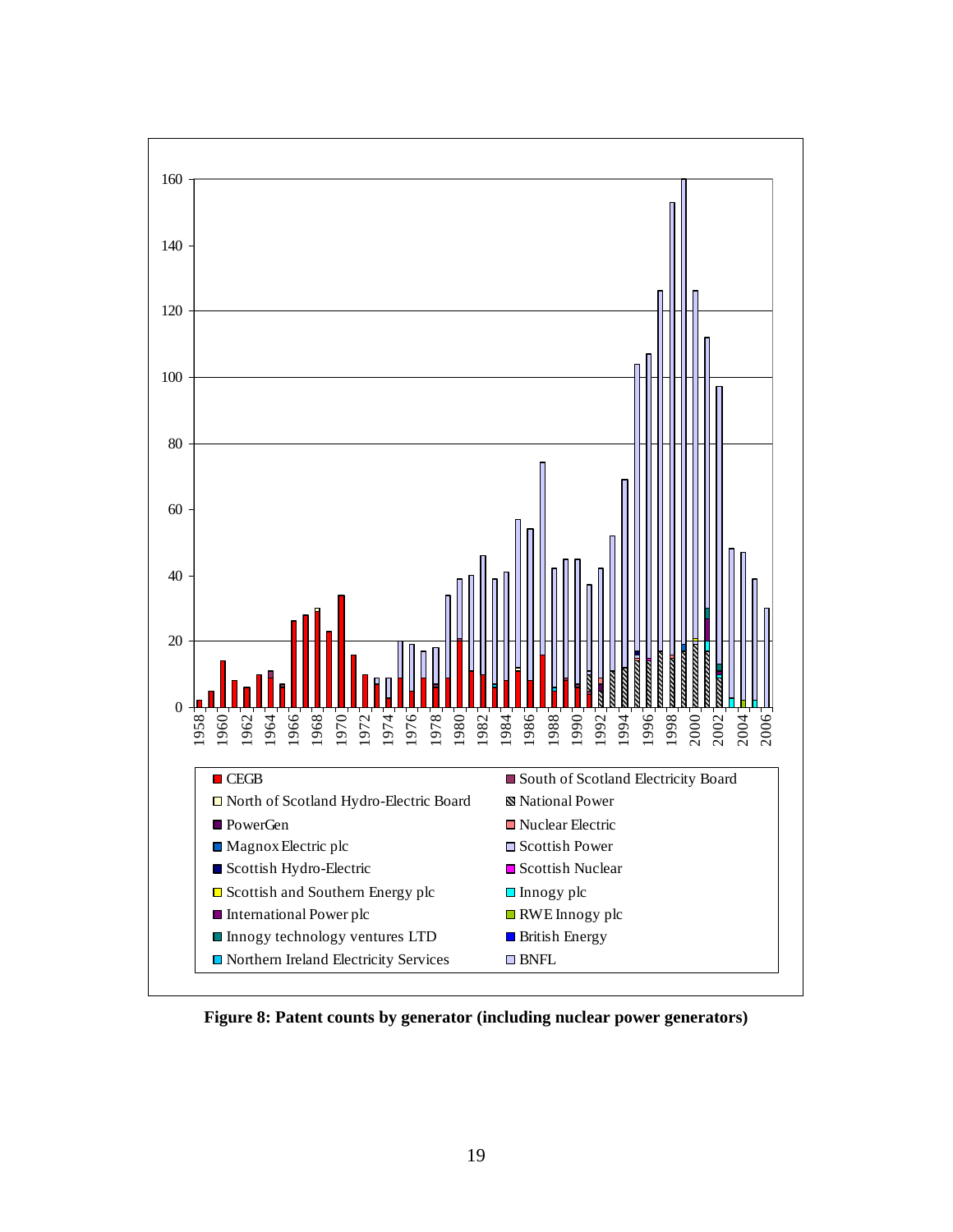

**Figure 9: Patent counts by generator (excluding nuclear power generators)**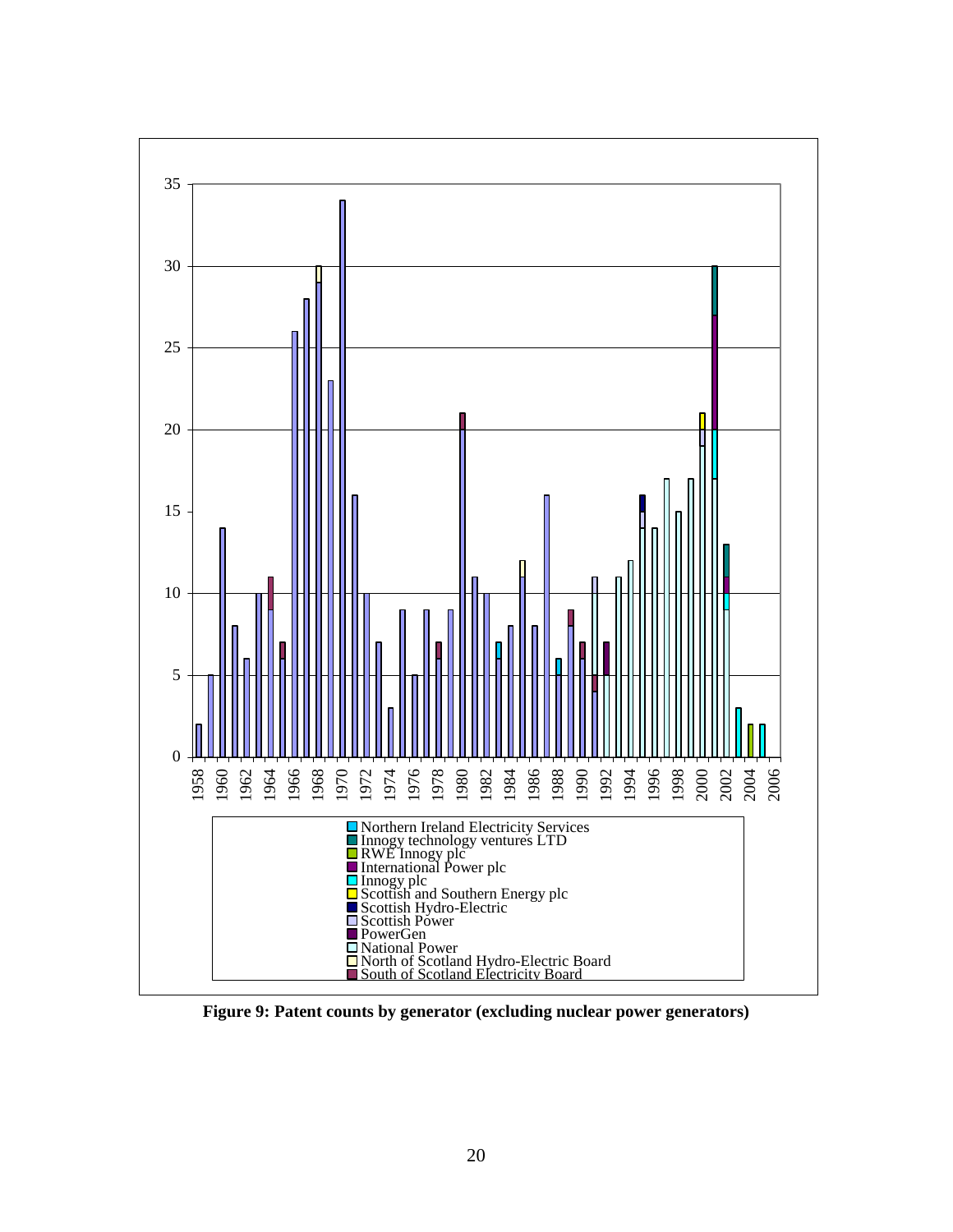## **5. Keyword Based Search of Sector and Technology Level Patents**

In the previous section we examined the patenting activity of the major utilities and actors in the UK electricity sector. However, it is possible that liberalisation has led to a shift or migration of patenting activities in the sector. Given the potentially large number of all the relevant entities, a search of the patent databases by patentee (applicant) – as in the previous section – becomes difficult.

As mentioned previously, it will also be useful to broaden the scope of the investigation of the patenting activities to include all types of actors in the sector such as upstream electricity equipment manufacturers, technology companies, and research institutes as well as contributions from other industries. Therefore, a keyword search of the patent database, as described in Section 2.1.2, is a suitable approach for a broad and comprehensive analysis of sector-level patenting activities.

#### **5.1 Sector level search of esp@cenet database**

For some time patent information was not available at a national level but only at a worldwide and European level through the WIPO (World Intellectual Property Organisation) and the EPO (European Patent Office) databases. Esp@cenet is a network of patent databases where this information can be searched. Access has recently been extended to include all national databases that are available and it is now possible to search, for example, the UK patent database. However, this facility only allows searches of the bibliographic data of GB patent documents. Moreover, the use of the UK database does not allow searches to be performed either in the abstract field or in the European Classification field.

Given the above limitations, although the focus of our study is on UK patents, it is in practice preferable to search the network of worldwide databases rather than the UK database alone. While the worldwide databases cover information about published patent applications from over 80 different countries and regions, it is possible to truncate the search results to patents filed in the UK by requiring that either the publication or application number of the document begins with the acronym "GB". This acronym denotes that the document has been filed with the UK Intellectual Property Office (UK IPO).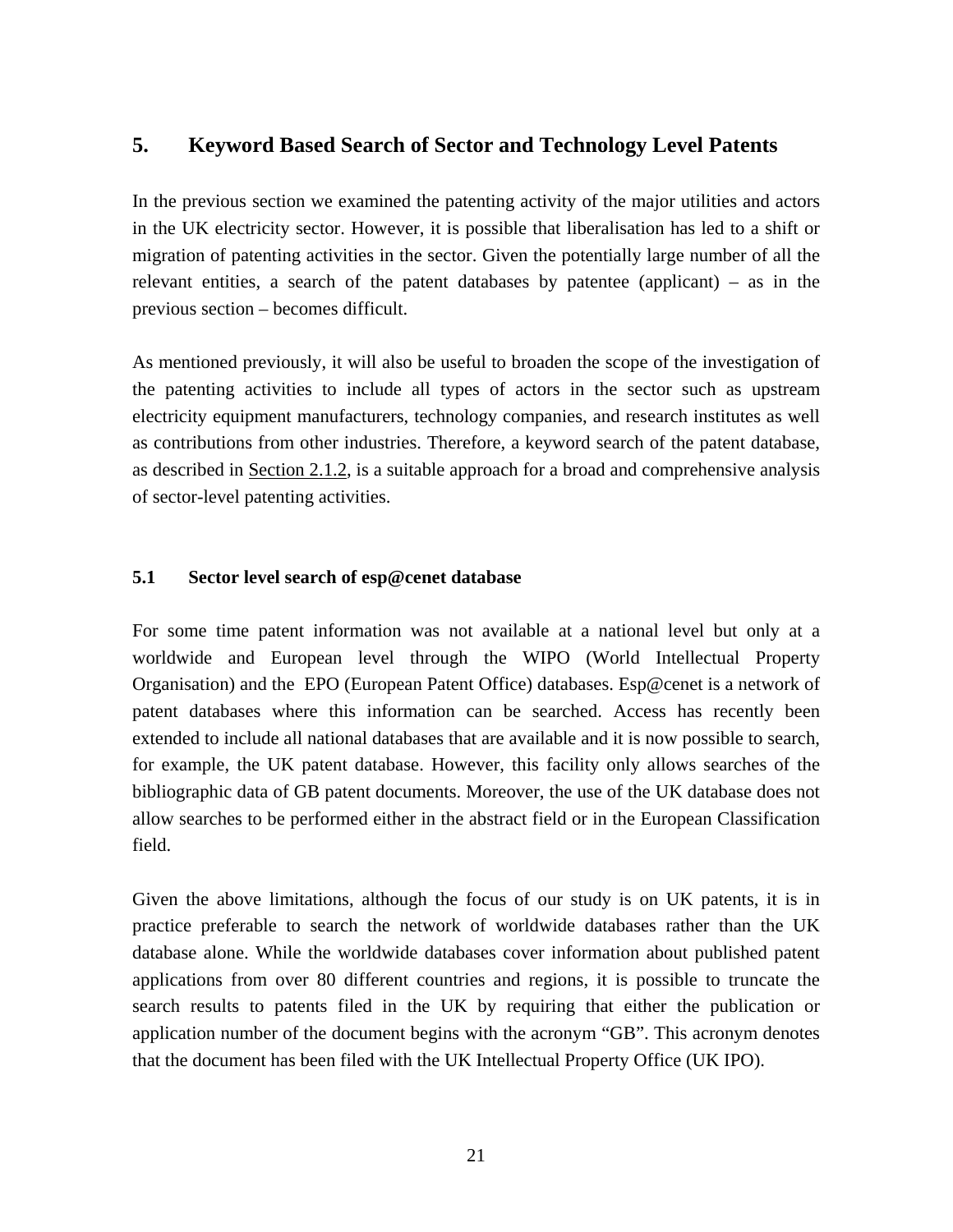This procedure would retrieve patent documents filed in the UK by applicants of any nationality. In order to further limit the results to documents filed in the UK by UK applicants, one can require that the applicant of the documents retrieved by a search are of UK nationality by inserting "[GB]" in the "Applicant" field. However, there are a non negligible number of documents - especially from earlier years - for which the applicant's nationality is not specified and these documents would be omitted from the search even if the applicant were of UK nationality. In most cases the country where *priority* (the earliest filed patent application for an invention which is claimed if protection rights are also claimed in other countries) is claimed and the nationality of the applicant coincide.

In this paper we focus on patents with GB in their nationality number and GB in their priority number. It also is possible to search for documents with UK priority, by inserting "GB" in the priority number field (a priority number is one or more of the application numbers for which priority rights are claimed) and subsequently dropping documents whose applicant's nationality (i.e. affiliation) is different than UK after examining the original patent document.

## **5.2 Selecting the keywords**

There are two main steps involved in determining the keywords to be used in the Boolean search of the online patent databases:

- 1. *Specifying the preliminary sets of keywords and Boolean operators (or/and/not) to be used in the Boolean search string.* This requires taking into account:
	- o The desired level of granularity of the analysis that will be reflected in the choice of keywords. In our case, given the general scope of the study, broad terms need to be used. Margolis and Kammen (1999) (see also Section 2.1.1) provide useful insight into the nature and degree of generality of the keywords to be included in patent searches.
	- o The limit of 4 keywords that can be included in the Boolean search string (as opposed to 10 keywords in USTPO).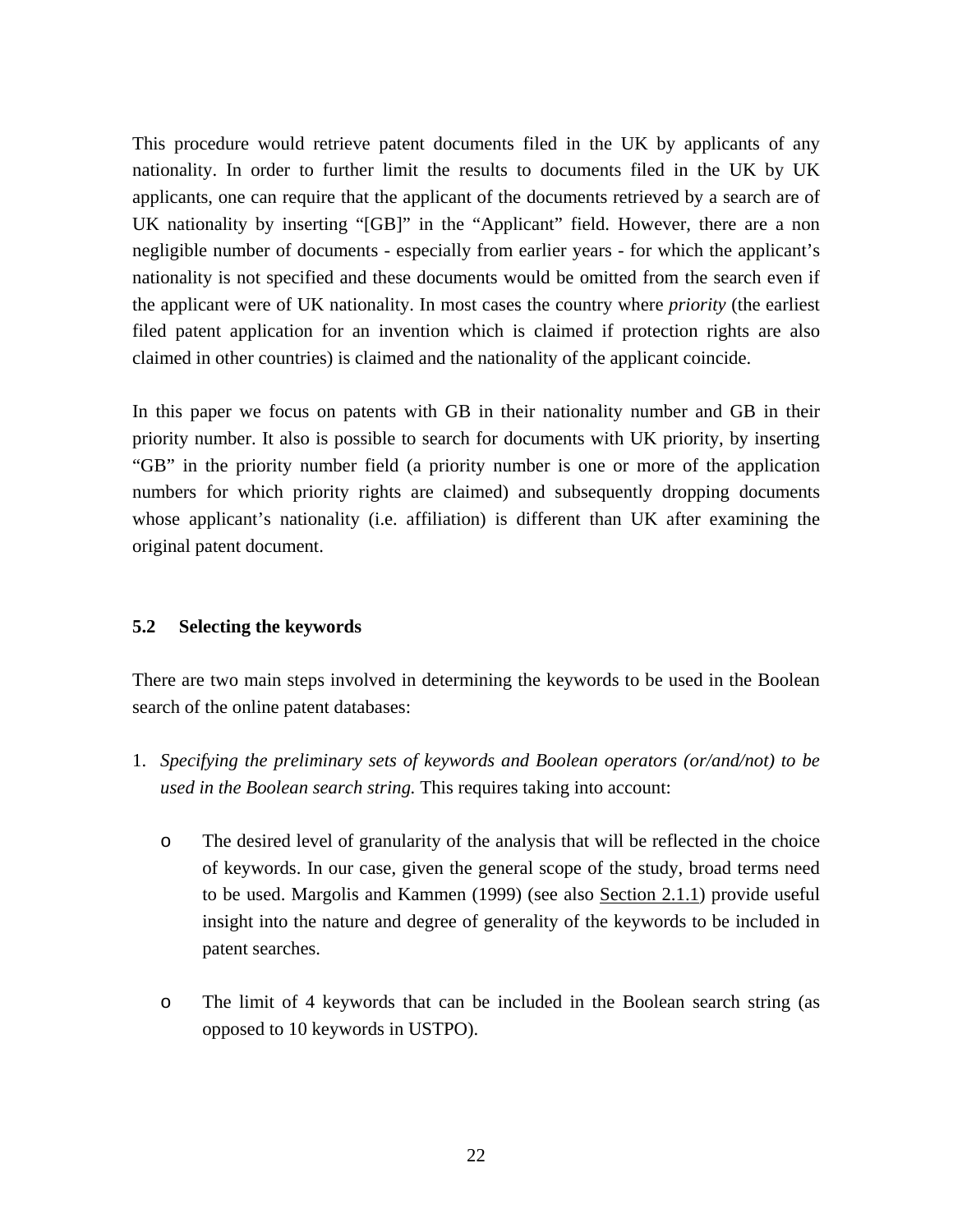Care should be taken with regards to the trade-off between: (i) maximising the retrieval of relevant results on the one hand, and (ii) minimising the retrieval of irrelevant results on the other. Clearly, the resulting patent documents retrieved by a keyword search are bound to exclude some relevant results as well as include some irrelevant ones. However, to the extent that the distribution of such patents over the years remains stable, they are not expected to significantly affect overall trends. Moreover, given sufficient time to inspect each of the documents, all irrelevant ones can be excluded ex-post.

- 2. *Evaluating alternative preliminary sets of search terms and determining the set to be selected by using data concerning patents filed by CEGB as a reference point.* This requires the following:
	- o Use alternative sets of keywords while requiring in parallel that the applicant is CEGB (search type A).
	- o Then compare hits of the latter search to those retrieved when only requiring that the applicant is CEGB (search type B).
	- o Select the set of terms that maximises the number of CEGB patent documents retrieved when conducting search type A.

Following steps 1 and 2 as described above, Table 3 shows the resulting Boolean search. The search string in the table identified 67% of the total CEGB patents filed in the UK. The respective fraction is 55% when the same string is used to retrieve patents filed by the Electricity Council.

electric\* and (generat\* or energy or electricity)

**Table 3: The Boolean search string for electricity related patents** 

The results of this search method for UK electricity related patents are shown in Figure 10. As shown in the figure, there is a downward trend in UK patenting activities towards the late 1980s (left axis). It should be noted that the search string used (Table 3) does not seems to capture nuclear power related patents hence the patent numbers in Figure 10 are closer to patent numbers in Figure 9 than those in Figure 8. Following liberalisation there is a slight increase in and then a return to a stable patenting activity level. It is noteworthy that until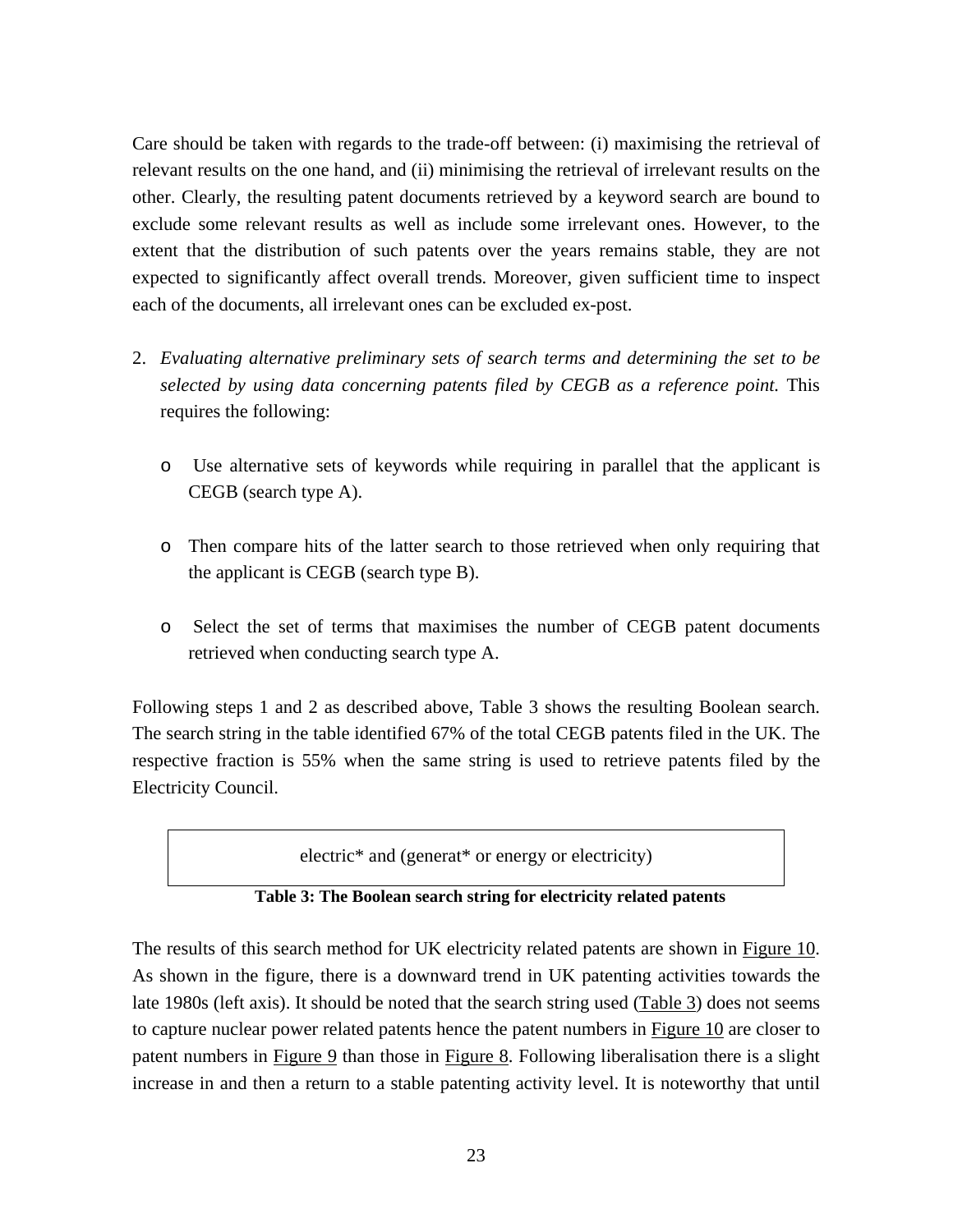the 2000s, the trends in the electricity related and those in the 'F', 'G', and 'H' categories in the European classification (right axis) follow roughly the same path. However, from early 2000s, we observe an increased activity in electricity related patents in contrast to the trend in the three broader patent categories.



**Figure 10: UK electricity related patents and 'F', 'G', and 'H' category European classifications (UK applications with UK priority number)** 

Figure 11 also suggests a somewhat similar development. The share of the UK electricity related patents of the total UK patents from all patent classes declines towards liberalisation. This share then rises until around 1995 before declining again around 2001 and then recovering in recent years.

Thus the findings of our broad-based search of electricity related patents is generally in line with the previously presented results obtained from the actor-based patent search method. Both methods suggest a downward patenting activity trend towards liberalisation followed by increased activity in the post-reform years. The increased commercialisation and competitive pressure appear to have led to higher patenting activity among the electricity sector actors and at the overall sector level in the immediate post reform years, but this declines sharply in the most recent years.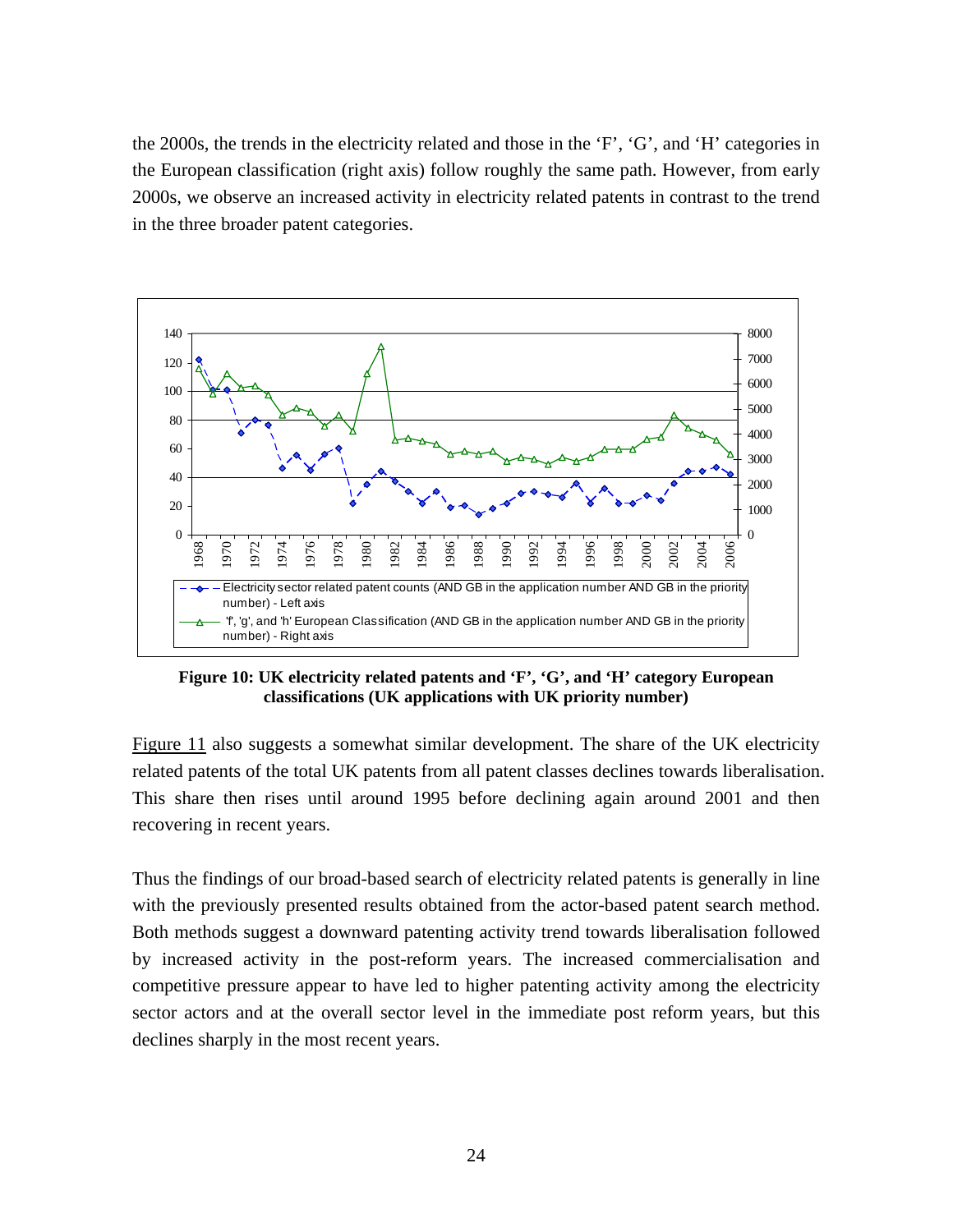

**Figure 11: Electricity related patents (UK applications with UK priority number) as % of total patents of all classes (UK applications with UK priority number)** 

#### **5.3 Keyword-based search of patents in specific technologies**

The focus of this paper is on the broader aspects of patenting activity in the electricity sector and its relation to the liberalisation of the sector. We also noted that the main driver of liberalisation was to improve the economic efficiency of the sector rather than to promote technological innovation or renewable energy sources. However, in recent years a number of technology push and market pull support mechanisms have been established to support development and deployment of renewable electricity technologies in the UK. Johnston et al. (2008) demonstrated such effects at the level of European countries. Here we show the anecdotal evidence on the response of innovative activity in the form of patenting to policy incentives.

We examine the patenting trend of two specific renewable technologies i.e. wind and photovoltaics. Neither of these technologies is part of mainstream competitive electricity markets but are dependent on specific market pull incentives. Wind power has achieved cost reductions in recent years and has received much attention as a potentially major source of renewable electricity. It has benefited from R&D support and capacity deployment support such as renewable obligation certificates. Photovoltaics are, on the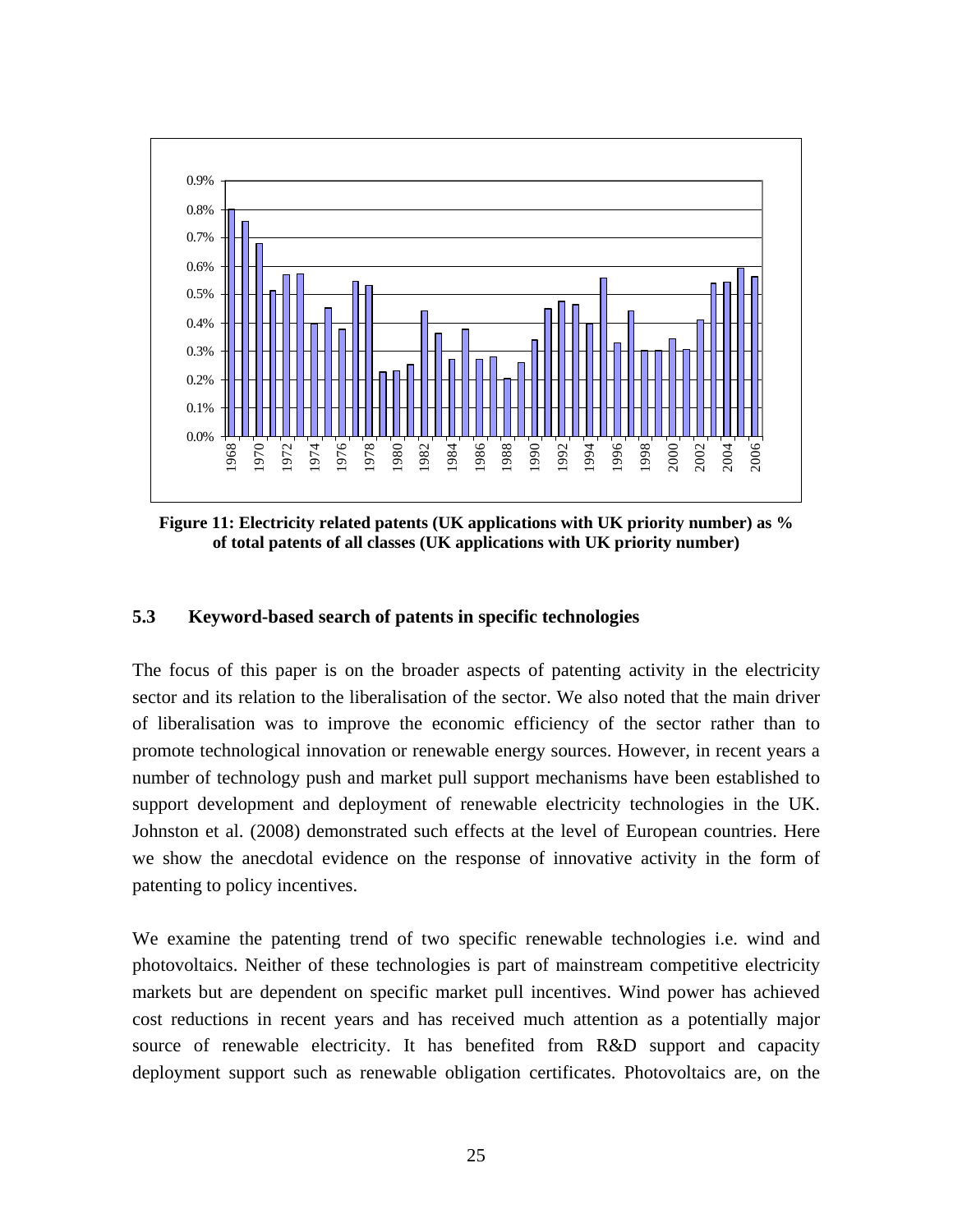other hand, more costly and have mainly benefited from R&D support. The technology specific search is in similar to the general keyword-based approach, but with a different level of granularity which is reflected in the choice of keywords. Again, for the same reasons explained in Section 4.1, the worldwide esp@cenet databases were searched, while requiring both application and priority numbers to begin with "GB". Table 4 presents the keywords used to search for patent counts of wind power and photovoltaics technologies.

| <b>Technology</b> | <b>Boolean search string</b>                |  |
|-------------------|---------------------------------------------|--|
| Wind              | wind and (power* or generat* or turbine)    |  |
| Photovoltaics     | photovoltaic or (solar and (panel or cell)) |  |

**Table 4: Boolean search strings used for wind and photovoltaics related technologies** 

The results of the patent counts are summarized in Figure 12. We find that wind power and photovoltaics technologies experience somewhat higher patenting activities during the 1980s and 1990s. Also, although photovoltaics have only benefited from R&D, both technologies show a similar and marked increase in the level of patenting from around the year 2000. Thus, the limited results suggest that patenting is more a function of R&D than of capacity deployment promotion.



**Figure 12: Count of UK's wind and photovoltaics patents**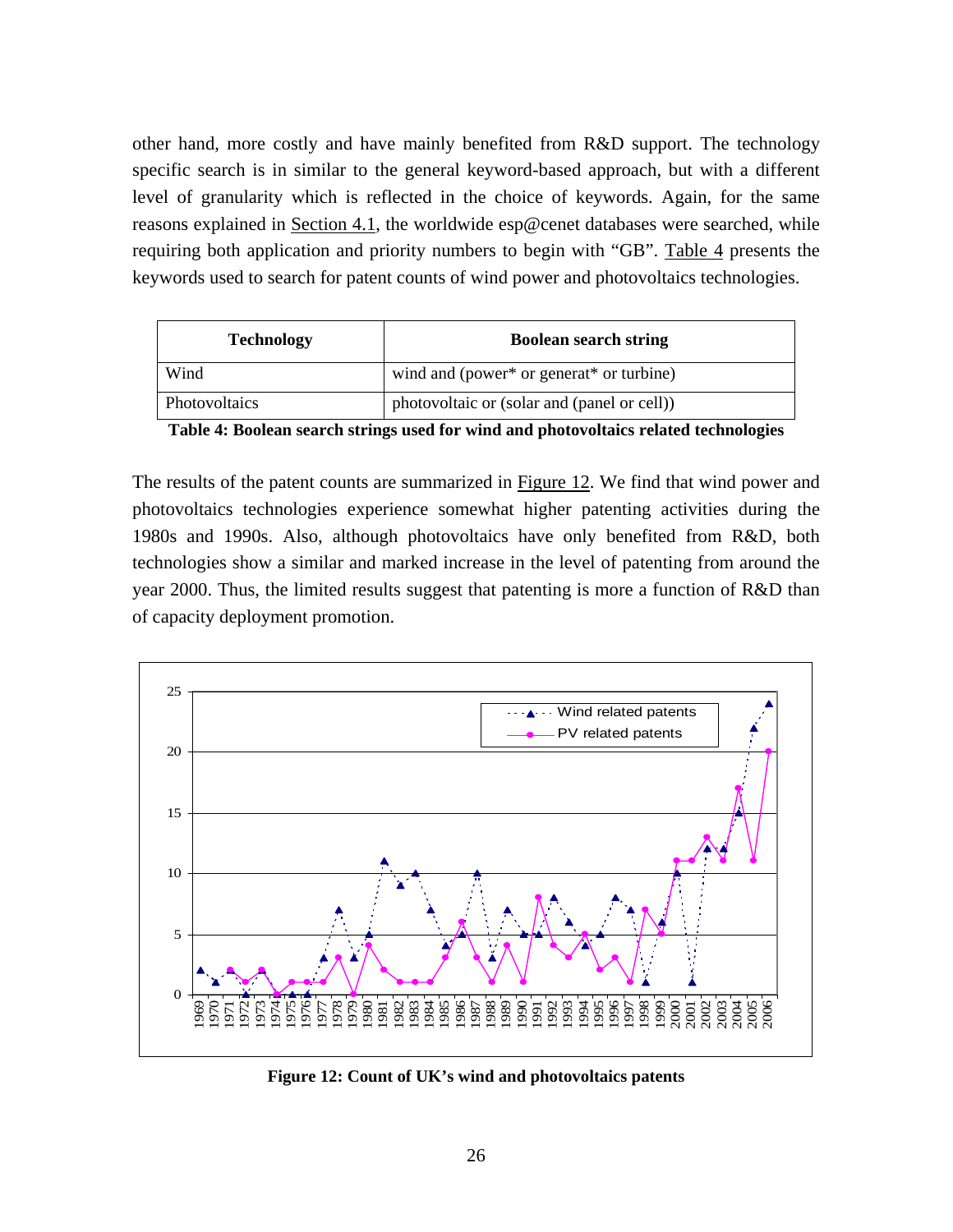## **6. A Framework for New Energy Technology Innovation Systems**

As we noted earlier, the innovative input in the form of energy R&D spending had already begun to decline prior to liberalization of the electricity sector. The trend continued in the years following the reform. On the other hand, the innovative output in the form of patenting activity increased as a result of their commercial value in the post-liberalization era. However in recent years the level of patenting by the sector has dropped following the passing into foreign ownership of the largest generating company. Also, in the absence of a sustained flow of R&D and in particular basic research in the mid- to long-run, the level of patenting activities would inevitably be reduced.

At the highest level, the issue of energy innovation in the UK is linked to the overall innovative activities in the economy. In 2002, the number of the UK patent applications per million labour force to the EPO was 251. Meanwhile, the corresponding figures for the EU-15 (335), EU-25 (284), Germany (619), the Netherlands (469), France (327), and Italy (198) indicating generally lower patenting in the UK (EUROSTAT, 2006a). Therefore, there is a need for a shift with regards to innovation in the economic and public policy arena. In the absence of such a shift energy R&D and innovation will find it difficult to break away from the prevailing economy-wide level of innovation. Evidence suggests that higher R&D activities lead to higher patenting. EUROSTAT (2006a and b) show a positive relationship between gross domestic expenditure on R&D per inhabitant and patent application in Europe and in the US. Also, Margolis and Kammen (1999) have shown a positive relationship between overall R&D spending and patents in general and in energy in particular in the US.

In the case of the two renewable technologies examined we noted that patent activities seem to respond to R&D (technology push) and economic incentives (market pull). At its simplest form, the remedy to promote energy technology and innovation is to increase the level of R&D spending. These lead us to suggest that some form of intervention based on the public good argument may be warranted to reverse what might otherwise be a lasting reduction in innovative activity in the UK electricity sector.

The profit incentive of liberalisation has shifted the balance of innovative activities more heavily towards the customer end of the value chain in the sector (Jamasb and Pollitt, 2008).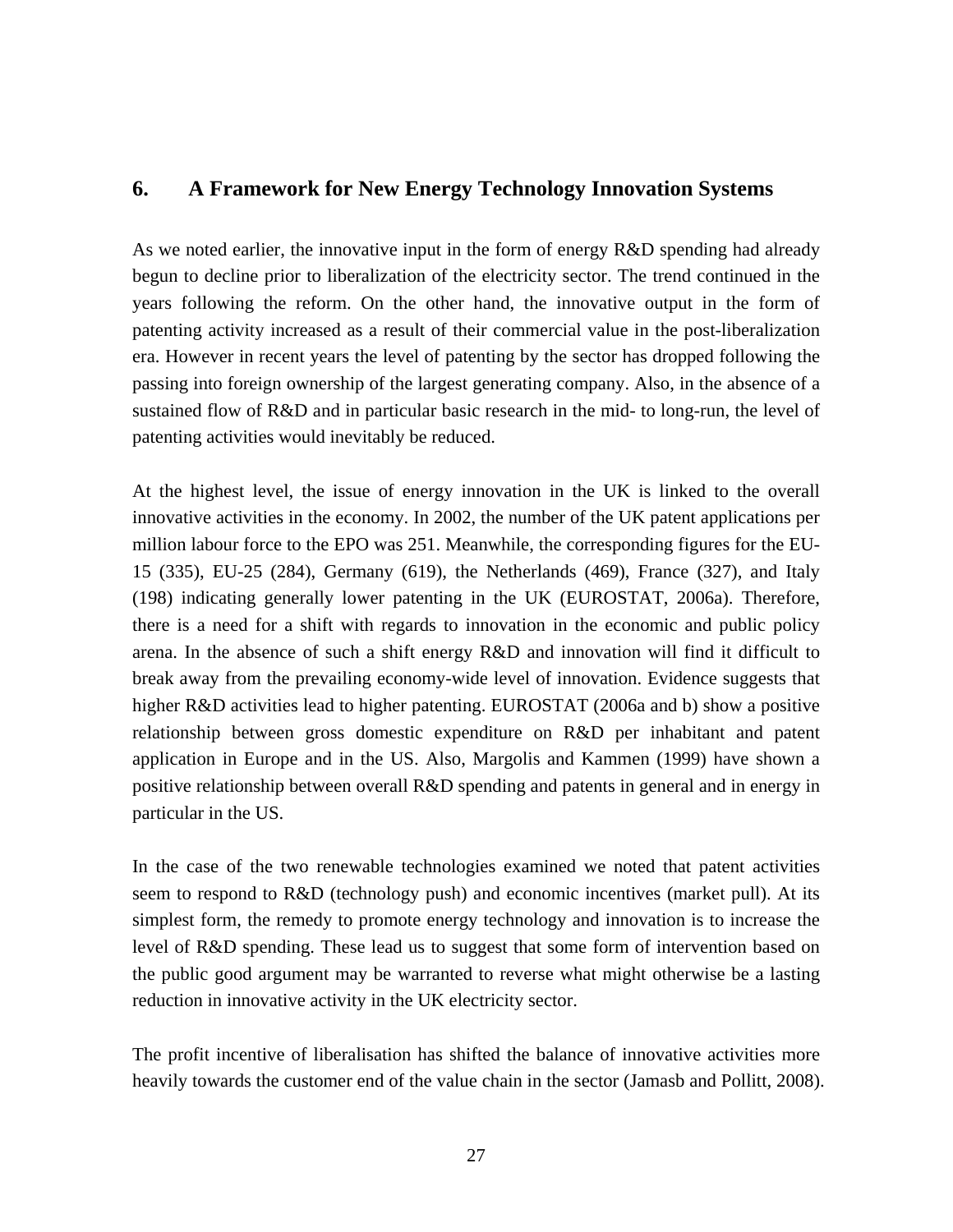Also, energy security and climate change challenges have given an increased focus on innovation in renewable energy sources. New technologies will not be limited to electricity generation but will have implications for the whole of the electricity system. By some accounts (see Jamasb, Nuttall and Pollitt, 2008) future electricity systems will be characterised by active and intelligent networks accommodating a responsive industrial and household demand, micro-generation technologies, small-scale industrial and commercial combined heat and power (CHP), decentralised renewable sources, smart meters, and advanced information and communications technologies.

Moreover, as we have pointed out the R&D intensity of the energy sector is among the lowest of all industries. Not all reasons for this are apparent but some of them may lie in the particular characteristics of the electricity industry. For example, the rate of growth in electricity markets of developed countries, where most of the innovative activities take place, is slow and the economic life of the assets is long. Also, entry barriers in the energy utilities sector, whether in the energy market or the equipment manufacture markets, are high. Entry barriers to basic and applied energy research are likely to be even higher.

An obvious remedy to promote energy technology and innovation is to increase the level of R&D spending. However, this should not mean a full return to the previous R&D and innovation arrangements. Rather, the economic, technological, and policy aspects of the post-reform electricity sectors differ considerably from those of the pre-reform period. Therefore, there is a need for a new framework and policies to structure the innovation systems while taking the particular characteristics of the electricity industry into account.

Although, we still lack a robust theory of innovation, it is important to balance the technology push and market pull aspects of technological innovation. This requires an allocation of resources between different technologies and their stages of development according to expected returns. Jamasb et al. (2008) ask whether the current allocation of resources between technology push and market pull measures for new technologies in the UK is effective. In an analysis of the UK energy innovation system, Foxon et al. (2005) identify support gaps between the demonstration and pre-commercialisation stages as well as between the pre-commercialisation and supported commercialization stages. Also, a recent review of energy R&D in the UK points to insufficient R&D funding and demonstration, discontinuity and short longevity of public R&D programs, and complex energy R&D funding arrangements with a range of bodies being involved in different stages of energy technologies and innovation (European Commission, 2008).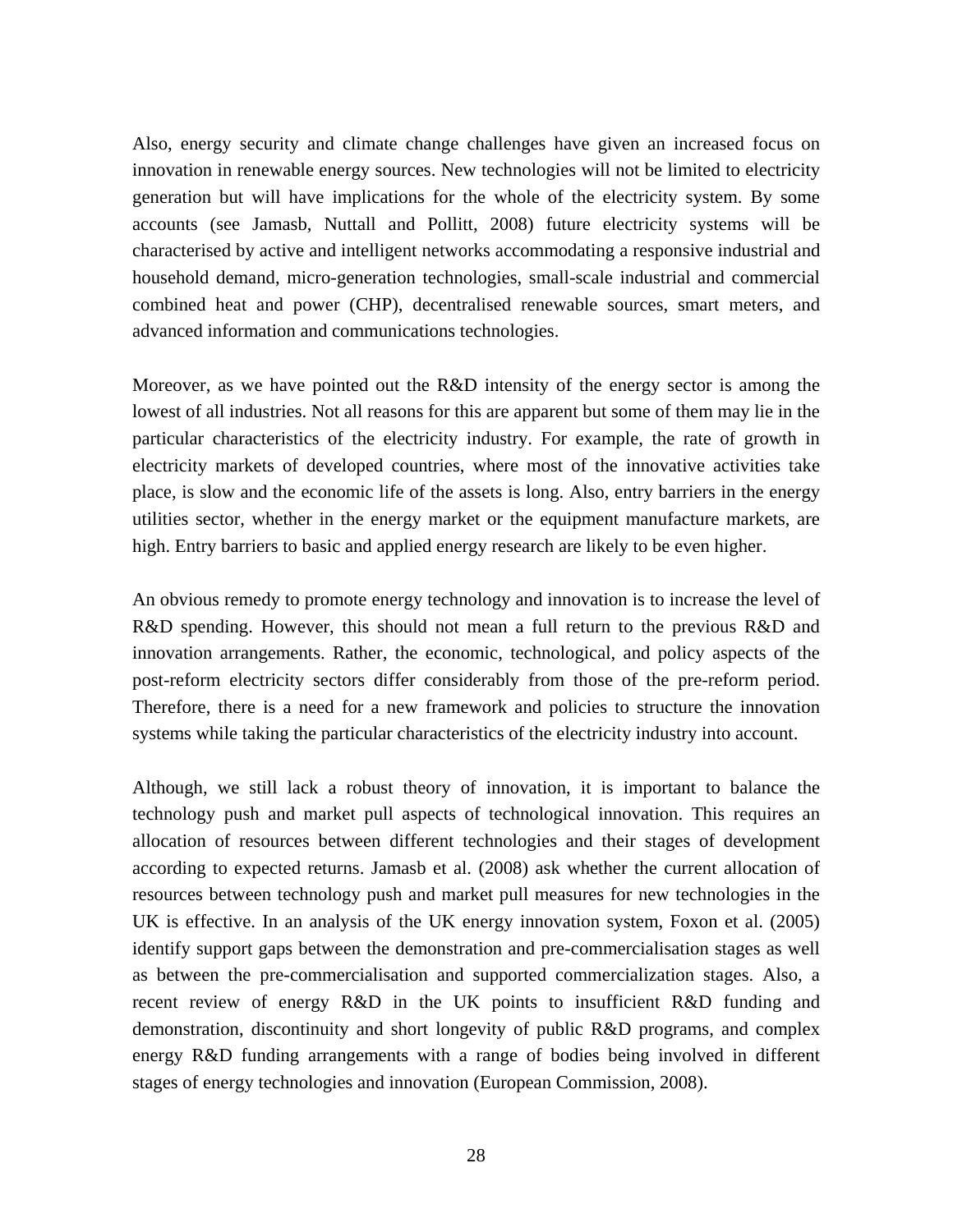During the 1990s, the research labs associated with CEGB and UK Atomic Energy Research Establishment (AERE) were broken up, redirected, or closed down as an unintended consequence of competition policy in the sector. At the same time, the government has in the past shown that research institutions in other areas can be reformed. Government research labs such as the National Physical Laboratory or labs of the former Defence Evaluation and Research Agency were successfully modernized within a similar timeframe. In the latter case, this was achieved via part-privatisation and in the former by a shift to Government-Owned Contractor-Operated (GOCO) arrangements (Wallard, 2001).

In a liberalised electricity sector a centralized innovation framework will not be very effective. While the public sector will have an important role in promoting innovation, the role of market mechanisms and financial incentives should be central to devising energy technology and innovation policy. The newly established Energy Technologies Institute (ETI) to promote applied and pre-demonstration research is a positive step towards bringing academic and other stakeholders around priority research areas. The energy regulator Ofgem's introduction of the Innovation Funding Incentives (IFIs) scheme and Innovation Zones which allow the regulated utilities to spend 0.5% of their revenues on R&D projects is a positive development (Jamasb et al, 2008).

As mentioned, basic research in conventional energy technologies is resource intensive and is likely to go beyond the means of most utilities and small or medium-sized companies. However, it is possible that the R&D threshold for some new and emerging technologies is lower than that of conventional technologies. For example, a carbon capture and storage demonstration facility will cost several hundred million pounds to implement. In contrast, technologies such as micro-generation, solar, fuel cells, and wind tend to be comparatively easier to research for smaller firms. However, as large multinational companies increasingly aim to include new technologies in their research and asset portfolios smaller firms may find themselves at a competitive disadvantage.

The cluster of technology firms in Cambridge, home to a major concentration of technology firms in the UK and Europe, with the exception of some activity in energy efficiency, shows very little activity in clean energy. Only about 3% of the venture-backed firms in the Cambridge cluster are classified under energy (Library House, 2007). Given the policy interest and support mechanisms for new energy technologies in recent years this appears to be very low. This may be a reflection of some of the particular characteristics of the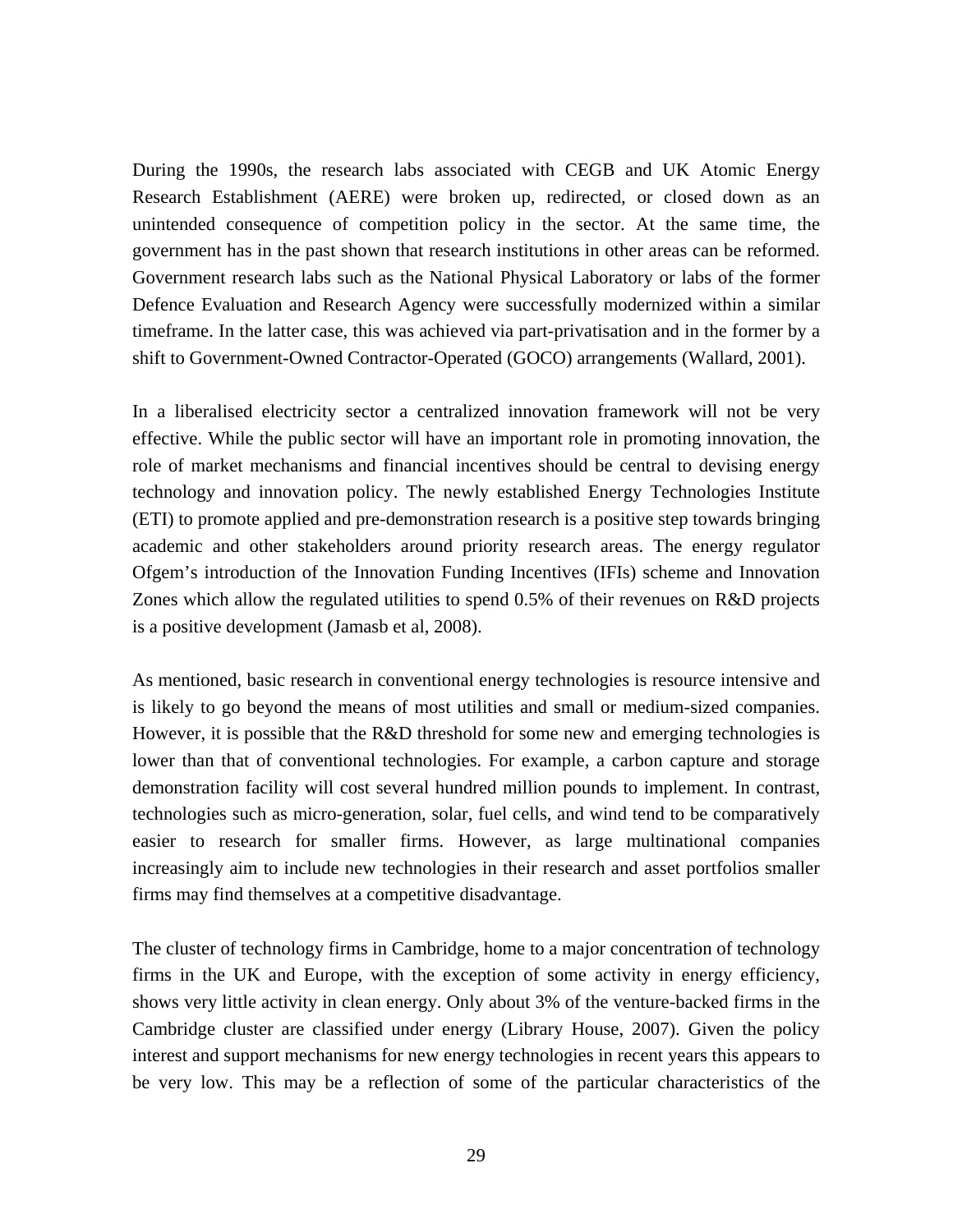electricity sector discussed above but also indicates that it is important to overcome the barriers and increase the number of R&D-active energy technology firms.

A useful policy approach would be to promote collaboration between the energy technology firms and the universities. For some small-medium enterprise (SMEs), the cost and effort involved in securing intellectual property arrangements and patents may lead to the lack of cooperation or to choosing secrecy over seeking patents (Foxon et al., 2005). Experience shows that the presence of an active university research environment is important for formation of clusters of technology firms (CBR-CIHE, 2008). Therefore, part of university research policy could be aimed with a view to improving research collaboration and ventures between universities and the private sector.

Finally, it should also be noted that non-technical aspects of energy technologies are increasingly important for the future direction of the sector. There is a considerable need for types of research whose output and outcome is not measured in terms of patents such as developing new business models, suitable regulatory frameworks, financial innovation, and political economy considerations, such as public acceptance and perception of energy technologies and policies.

## **7. Conclusions**

Liberalisation of the electricity sector has had a marked effect on innovative activities in the industry. R&D and patenting activities are generally regarded respectively as innovative inputs to and outputs from technological progress.

In liberalised electricity sectors the traditional centrally planned models of organizing innovation systems are unlikely to produce the desired outcomes. R&D activities will to an increasing degree be characterised by market failure. We noted that liberalisation has accelerated an already declining trend in R&D activities. This paper examines the effect of reforms on patenting activity in the UK electricity sector. The results indicate that electricity-related patents as a whole and those specific to non-nuclear and renewable technologies initially increased in the post-liberalisation period. We attribute this trend to increased commercialisation of the sector.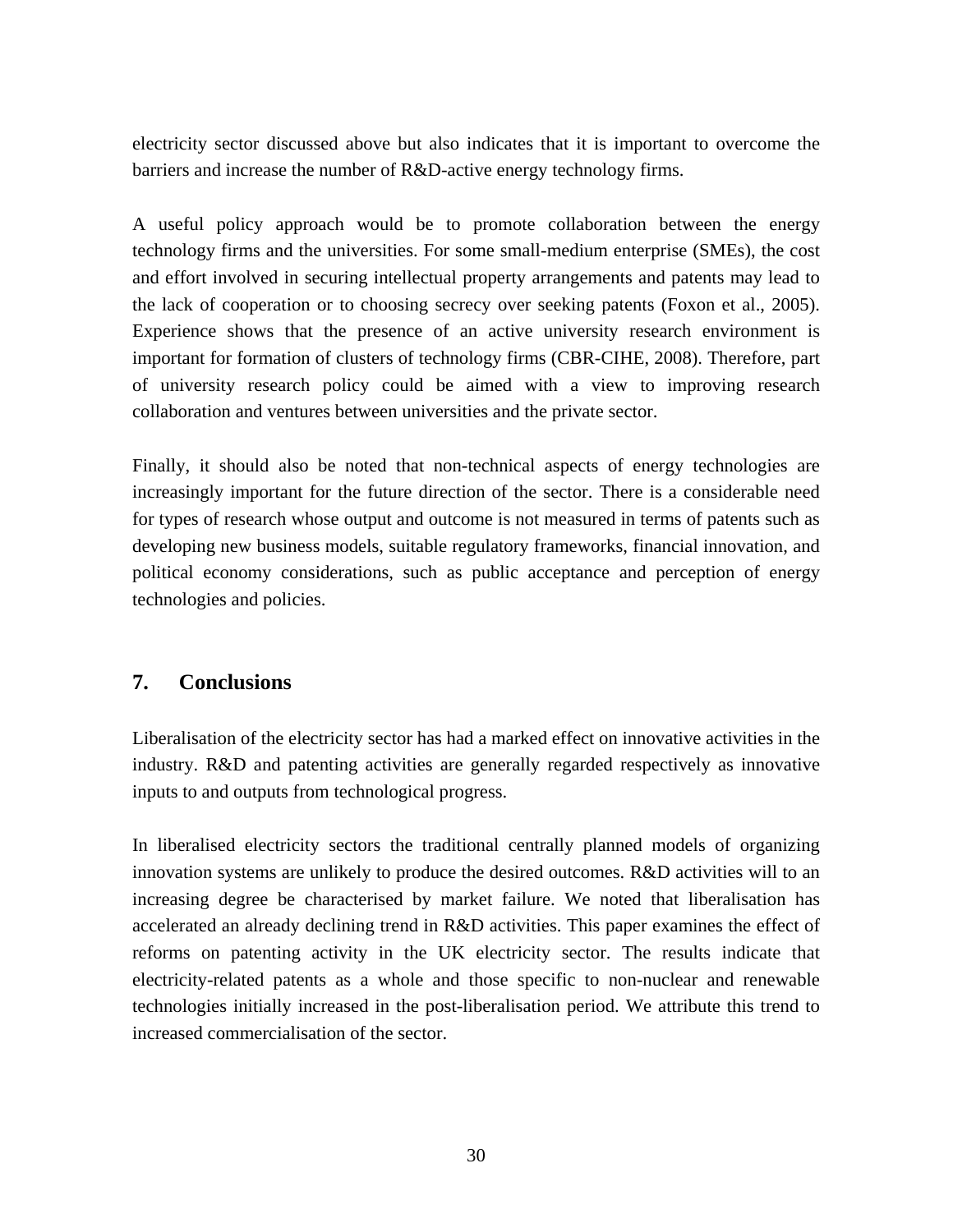We also argued that while the initial increase in patenting activity productivity is a positive development, in the long run a lasting decline in R&D spending can eventually lead to a reduction in patents and innovation. This may be happening in recent years as overall electricity patenting and patenting by electricity supply companies has fallen back, at the same time as much of the UK electricity sector has passed into foreign ownership.

In order to maintain and/or increase the pace of innovation, we discussed the need for a framework for innovation systems that is commensurate with the incentive mechanisms of a liberalised sector. We also pointed to the potential of university-based research and the synergies in innovation systems with technology clusters. Correcting the effect of market failure in R&D still requires government intervention in the innovation system. However, the nature of public sector involvement in liberalised electricity sectors needs to be different from the models used in the past. Modern technology and innovation policy should aim to create an enabling framework for innovation systems to utilize the power of economic incentives on specific actors more effectively.

Energy patent information can also be used to examine other aspects of innovation in the sector that were beyond the scope of present study. For example, patent data can be coupled with R&D spending and scientific publication data to obtain a fuller picture of innovation and the effect of energy and technology policy on innovation at the national or international level. In addition such data can be utilized to study technological progress using more advanced forms of learning curves.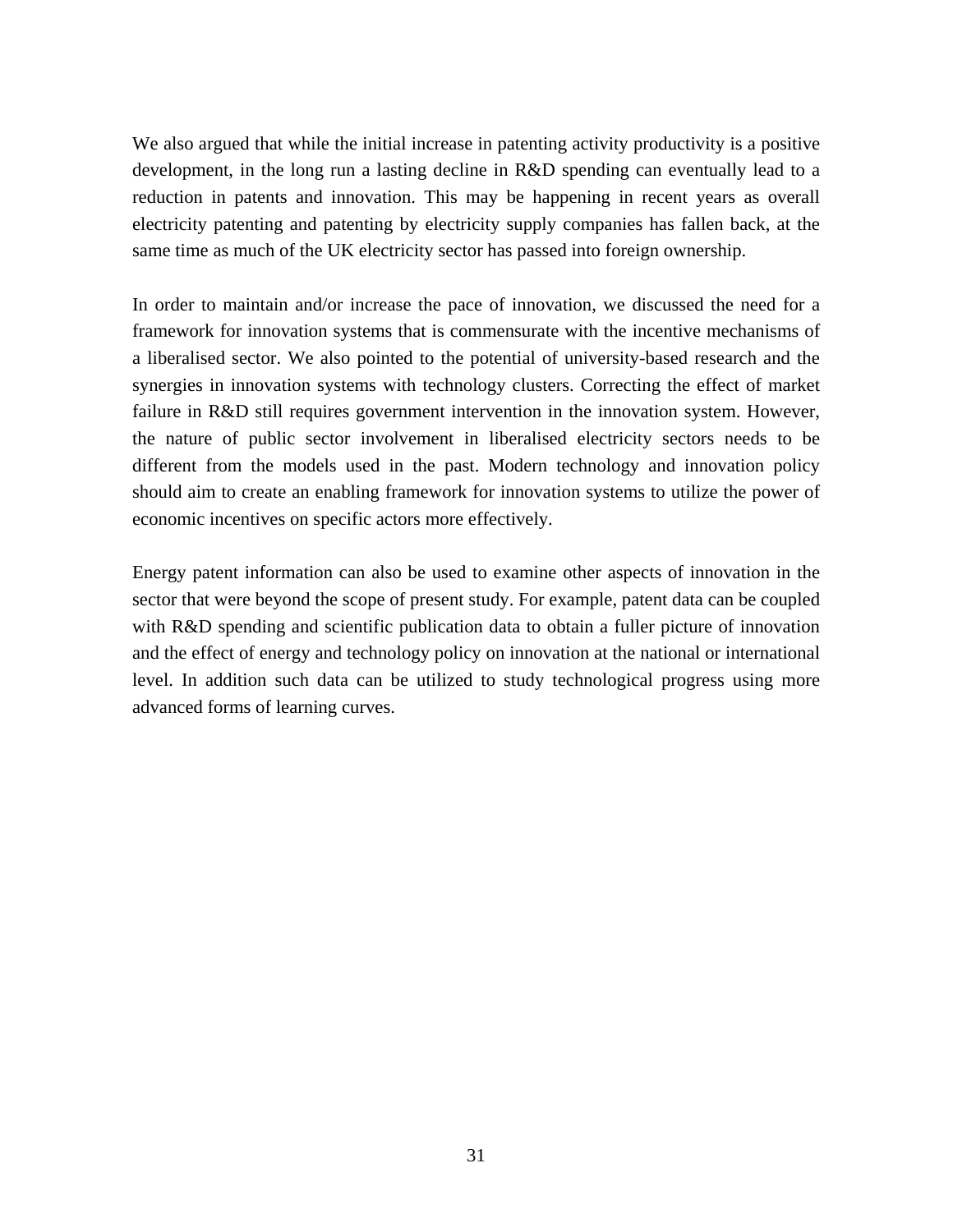## **References**

Aghion, P. and Howitt, P. (1998), *Endogenous Growth Theory*, Cambridge, USA: MIT Press.

Basberg, B. L. (1987). Patents and the measurement of technological change: A survey of the literature, *Research Policy*, Vol. 16, 131-141.

Bell, R. and Seden, W. (1998). Utility restructuring and the transformation of industry sponsored R&D, *The Electricity Journal*, Vol. 11, Issue 10, 32-39, December.

Bell, R. A. and Schneider, T. R. (1999). Balkanization and the future of electricity R&D, *The Electricity Journal*, Vol. 12, Issue 6, 87-98, July.

Bergek A. and Berggren C. (2004), Technological internationalisation in the electro-technical industry: A cross-company company of patenting patterns 1986-2000, *Research Policy* 33, 1285- 1306.

Calderini, M. and Garrone, P. (2003). Liberalization and the balance of R&D activities: An empirical analysis, in Calderini, M., Garrone, P. and Sobrero, M. (eds.), *Corporate Governance, Market Structure and Innovation*, Edward Elgar: Cheltenham.

CBR-CIHE (2008). Universities, Business and Knowledge Exchange, Report prepared by The Centre for Business Research (Judge Business School, University of Cambridge) and The Council for Industry and Higher Education.

Cohen, L. R. and Sanyal, P. (2004). R&D choice in restructured industries: In-house v/s collaborative research in the US electricity industry, March.

Dooley. J. J. (1997). Unintended consequences: Energy R&D in a deregulated market. Pacific Northwest National Laboratory, PNNL-SA-28561, February, Washington, D.C.

European Commission (2008). Innovation and transfer of results of energy R&D in national and European Community programmes: A comparative study of mechanisms, results, and good practices, EUR 23122, Annex XI: Innovation and technology transfer in the United Kingdom energy sector, Directorate-General for Research, European Commission, Brussels.

EUROSTAT (2006a). National patent indicators, Statistics in Focus, 2/2006, Science and Technology, EUROSTAT.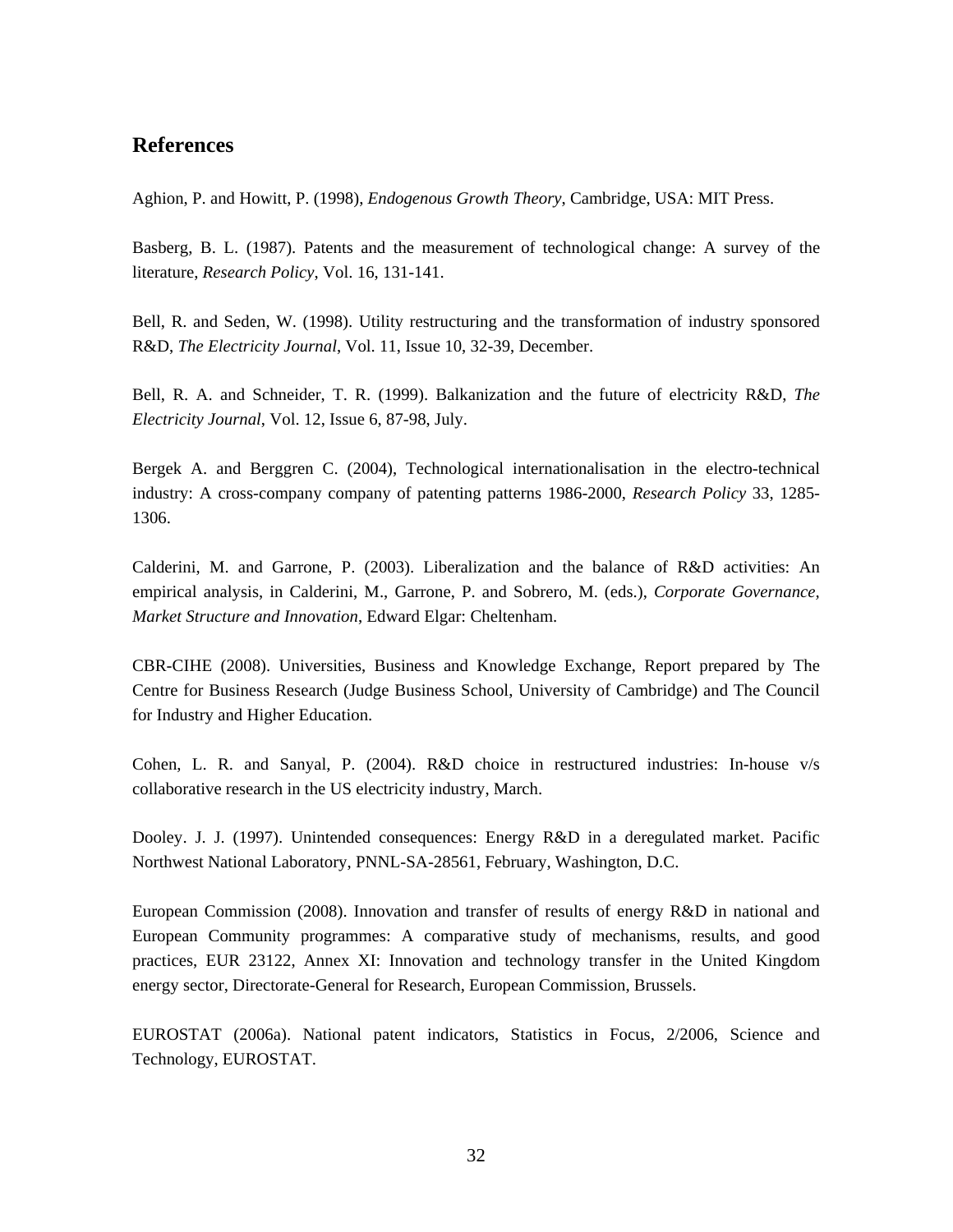EUROSTAT (2006b). Patents and R&D expenditures, Statistics in Focus, 16/2006, Science and Technology, EUROSTAT.

Foxon, T. J., Gross, R., Chase, A., Howes, J., Arnall, A., and Anderson, D. (2005). UK innovation systems for new and renewable energy technologies: Drivers, barriers and systems failures, *Energy Policy*, Vol. 33, 2123-2137.

GAO (1996). Changes in electricity-related R&D funding, General Accounting Office, GAO/RCED-96-203, August.

Griliches (1990). Patent statistics as economic indicators, *Journal of Economic Literature,* Vol. 28, No 4, 1661-1707.

Hattori, T. (2007). Liberalization and R&D in Japanese electricity industry: An initial observation of patent data, Mimeo, Socio-Economic Research Center, Central Research Institute of Electric Power Industry, Japan.

Jacquier-Roux, V. and Bourgeois, B. (2002). New networks of technological creation in energy industries: Reassessment of the roles of equipment suppliers and operators, *Technology Analysis and Strategic Management*, Vol. 14, No. 4, 399-417.

Jamasb, T. and Pollitt, M. (2008). Deregulation and R&D in network industries: The case of electricity sector, *Research Policy*, Vol. 7, Issue 6-7, 995-1008.

Jamasb, T., Nuttall, W. J., and Pollitt, M. (2008). The Case for a new energy research, development and promotion policy for the UK, *Energy Policy*, Vol. 36, Issue 12, December, 4610-4614.

Johnston, N., Hascic, I., and Popp, D. (2008). Renewable energy policies and technological innovation: Empirical evidence on patent counts, NBER Working Paper No. 13760.

Joskow, P. L., (1998). Electricity sectors in transition. *The Energy Journal,* Vol. 19, Issue 2, 25–52.

Lanjow, J. O. and Mody, A. (1996). Innovation and the international diffusion of environmentally responsive technology, *Research Policy.* Vol. 25, 549-71.

Library House (2007). Looking inwards, reaching outwards: The Cambridge cluster report – 2007, November, Library House, Cambridge.